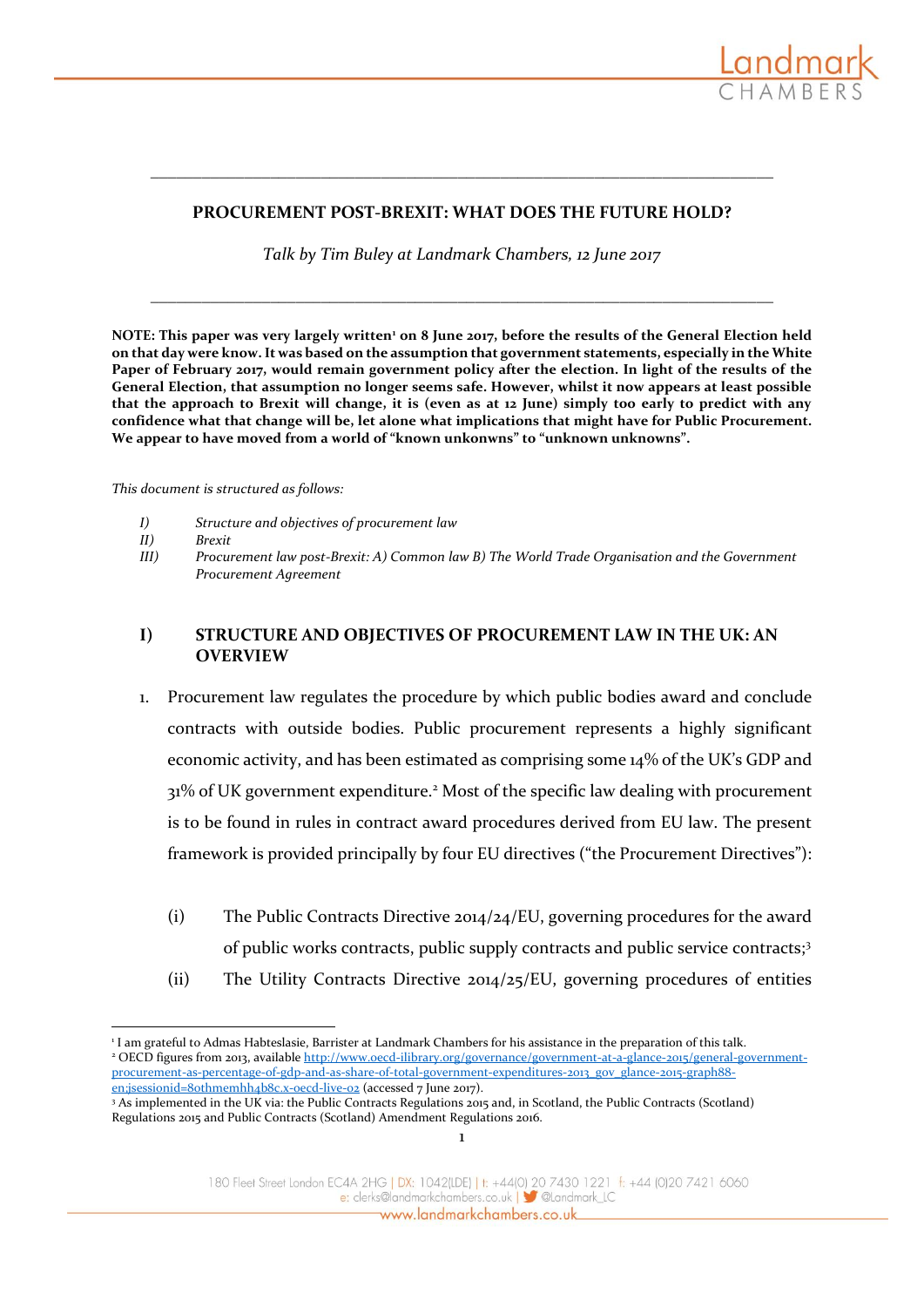operating in the water, energy, transport and postal services sectors;<sup>4</sup>

<u>Landma</u>

- (iii) The Concessions Directive 2014/23/EU, which governs procedures for the award of works and services concession contracts;<sup>5</sup>
- (iv) The Defence & Security Directive 2009/81/EC, governing procedures of entities operating in the fields of defence and security.<sup>6</sup>
- 2. The most important of the Procurement Directives, the Public Contracts Directive, is implemented in England and Wales by the Public Contracts Regulations 2015 ("the PCR").
- 3. In very short summary, the Procurement Directives:
	- (i) prohibit discrimination in awarding covered contracts and require the use of specified transparent award procedures to support this prohibition and promote competition, specifically:
		- (a) an obligation to advertise in a single forum by sending a notice to the EU's Official Journal of the EU (OJEU);
		- (b) an obligation to award contracts by a competitive award procedure;
		- (c) minimum time limits for different stages of the award procedure;
		- (d) limits on the criteria that may be used in making decision; and
		- (e) obligations to set out selection and award criteria for each procedure in advance;
	- (ii) set out general principles to be applied throughout the process: transparency, equal treatment, non-discrimination on the grounds of nationality, and proportionality;
	- (iii) provide for a rigorous system of remedies before national review bodies for affected EU undertakings, which was strengthened in 2007.<sup>7</sup>

<sup>-</sup><sup>4</sup> As implemented in the UK via the Utilities Contracts Regulations 2016 and, in Scotland, the Utilities Contracts (Scotland) Regulations 2016.

<sup>5</sup> As implemented in the UK via the Concession Contracts Regulations 2016 and, in Scotland, the Concession Contracts (Scotland) Regulations 2016 and Concession Contracts (Scotland) Amendment Regulations 2016.

<sup>&</sup>lt;sup>6</sup> As implemented via the Defence and Security Public Contracts Regulations 2011.

<sup>7</sup> Contracts which are below the thresholds of the procurement directives but still of cross-border interest are subject to nondiscrimination and (limited) transparency requirements under the TFEU, which are enforceable by affected undertakings under general TFEU rules. Public procurement contracts may constitute state aid under Article 107 TFEU in amounting to an economic advantage which an undertaking would not have received under normal market conditions; the fact of a contract being awarded under EU procurement rules is a significant consideration in determining whether a contract constitutes state aid. The question

<sup>180</sup> Fleet Street London EC4A 2HG | DX: 1042(LDE) | t: +44(0) 20 7430 1221 f: +44 (0)20 7421 6060 e: clerks@landmarkchambers.co.uk | 3 @Landmark\_LC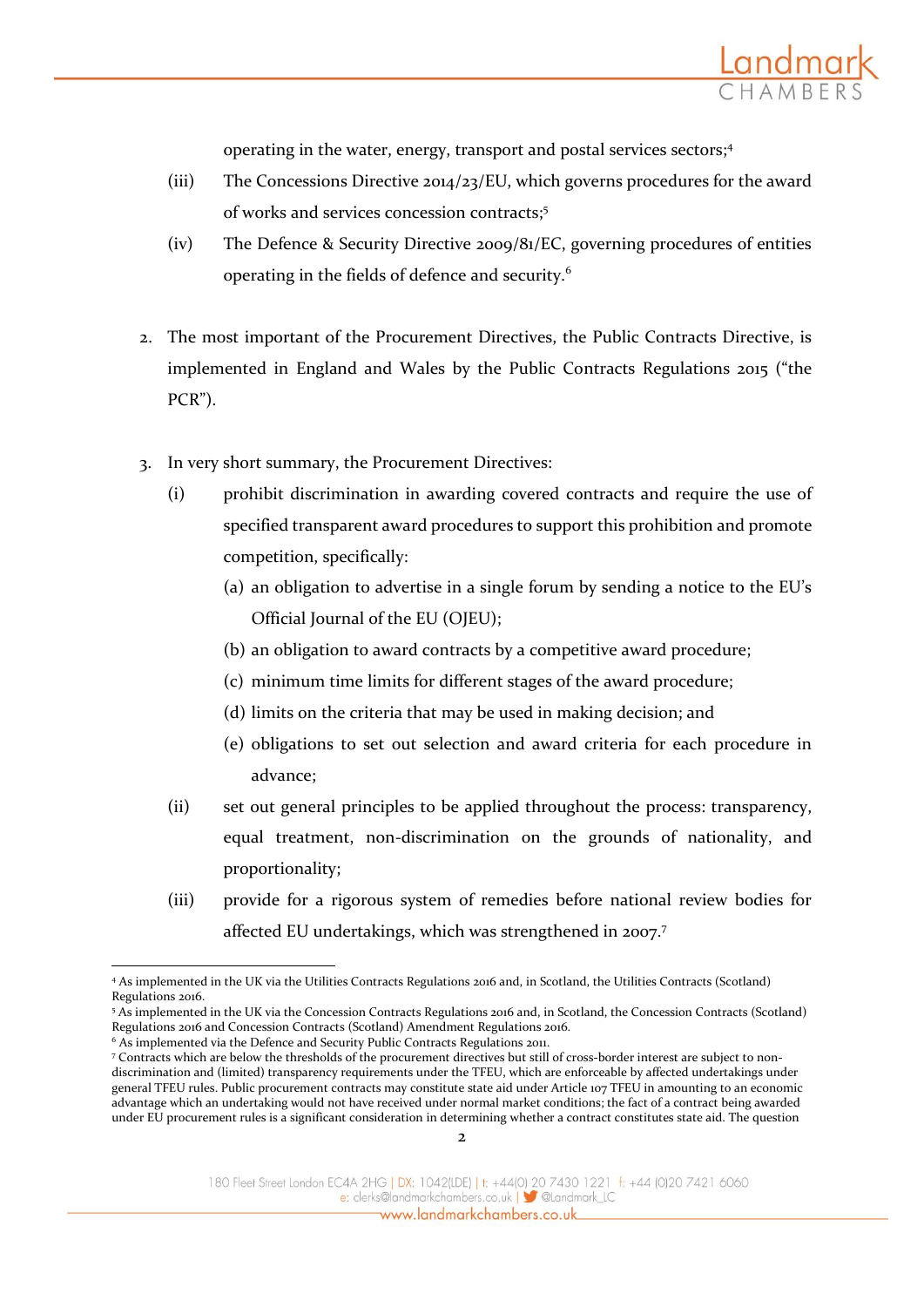

- 4. A claim under the Procurement Directives can only be brought by undertakings seeking contracts in the public market (termed 'economic operators') and only apply to contracts over a specified monetary threshold.
- 5. The Procurement Directives are supplemented by specific rules on remedies for economic operators.<sup>8</sup> The principal directive in this connection is the Remedies Directive 89/665, which contains, inter alia:
	- (i) a mandatory requirement to notify award decisions to losing participants and to delay the contract for a certain time after notification to allow time for challenges;
	- (ii) a specific minimum time limit for legal actions;
	- (iii) automatic suspension of the award decision following a challenge;
	- (iv) a requirement for concluded contracts to be declared ineffective in the case of failure to advertise.<sup>9</sup>
- 6. Lord Hodge said this about EU procurement law in *Edenred (UK Group) Ltd v HM Treasury* [2015] UKSC 45 at [28]:

'The principal purpose of EU procurement law (…) is to develop effective competition in the field of public contracts: *Sintesi SpA v Autorità per la Vigilanza sui Lavori Pubblici* (Case C-247/02) [2004] ECR I-9215 , para 35. Thus if a public body decides to obtain services by a public contract, and the contract exceeds the prescribed threshold (…), the public body must advertise the opportunity and follow fair and transparent procedures ensuring equality of treatment, to enable potential service providers to compete for the work.'

- 7. In addition to the overarching aim of developing effective competition, the aims of the regulation of procurement decisions might be described as including:
	- (i) facilitating the ability of purchasers to obtain value for (taxpayers') money;
	- (ii) improving the quality of decision-making;

<sup>&</sup>lt;u>.</u> of future arrangement for the state aid regime is beyond the focus of this paper.

<sup>8</sup> The Remedies Directive 89/665, the Utilities Remedies Directive 92/13; the Defence and Security Directive also contains provisions on remedies.

<sup>9</sup> These provisions were the result of changes introduced to the Remedies Directive by Directive 2007/66/EC.

<sup>180</sup> Fleet Street London EC4A 2HG | DX: 1042(LDE) | t: +44(0) 20 7430 1221 f: +44 (0)20 7421 6060 e: clerks@landmarkchambers.co.uk | Sulandmark\_LC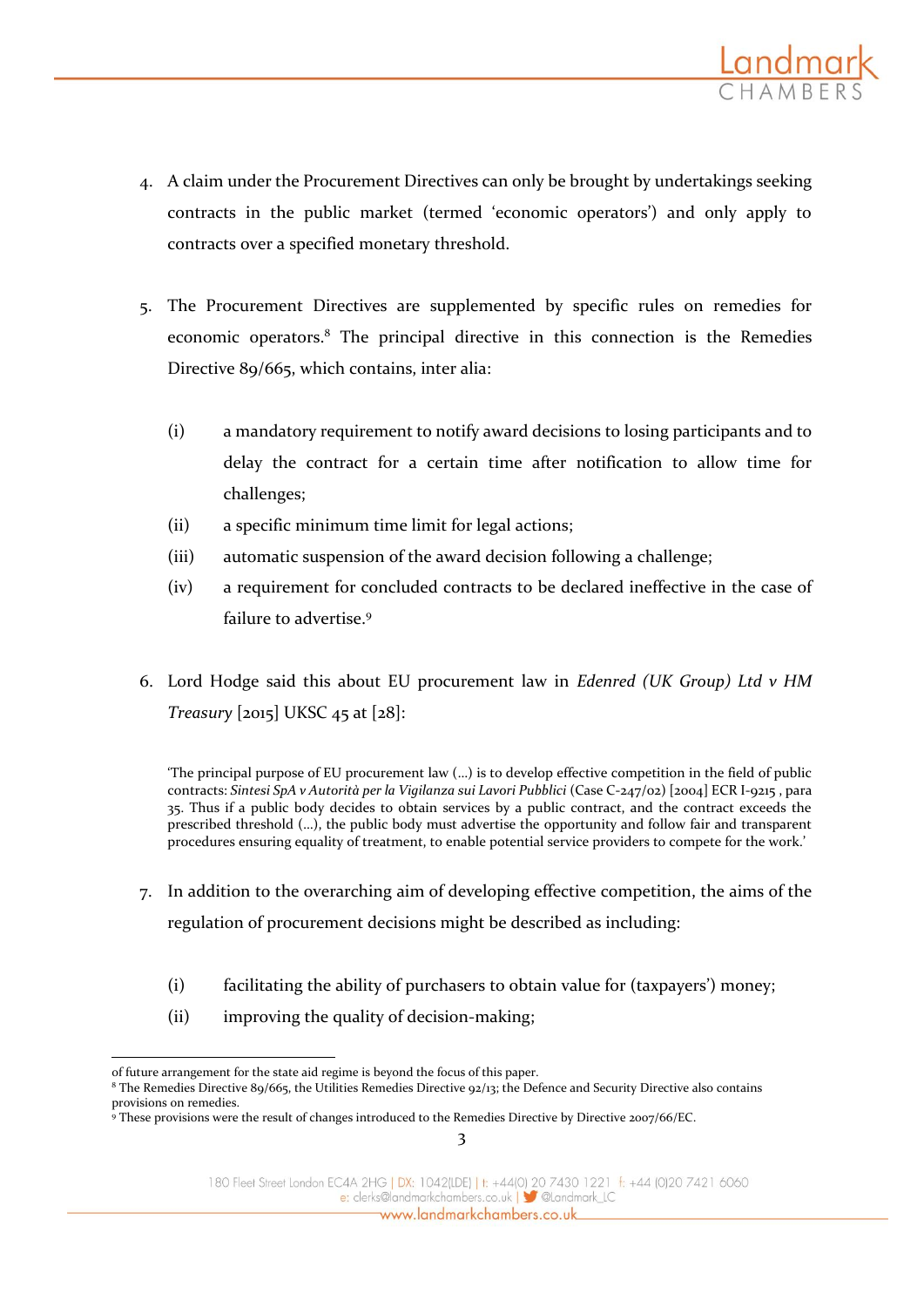

- (iii) increasing accountability to the public;
- (iv) increasing transparency;
- (v) (in the context of a free market system) eradicating the use of procurement to protect and develop national industry.

### **II) BREXIT**

- 8. As we all know, on 23 June 2016, the majority of voters in the United Kingdom European Union membership referendum voted in favour of the UK leaving the EU. The UK government triggered Article 50 of the Treaty on European Union on 29 March 2017, thus beginning the formal process of negotiating the UK's withdrawal from the EU.
- 9. In October 2016, the Prime Minister announced plans to introduce a 'Great Repeal Bill' ("the Repeal Bill") in the next Queen's Speech (19 June 2017), which will repeal the European Communities Act 1972 and convert or transpose EU law into domestic law 'wherever practical'.<sup>10</sup> The Government has indicated that the legal changes to be effected by the Repeal Bill would take effect on the day that the UK officially leaves the EU.
- 10. The uncertainty around the details of what will follow the UK's exit from the EU has been a topic of intense discussion prior to, and particularly since, the referendum result. In light of the fact that procurement is principally regulated through EU directives, and the importance both of procurement to the UK economy, and of the objectives underpinning the regulatory regime more broadly, the question of the UK's post-Brexit regulatory landscape for public procurement is a one worth pondering.
- 11. This paper considers some of the likely options for regulation of procurement decisions in the absence of the present regime. It deals, first, with the position in relation to the common law's ability to address some of the issues to which the Procurement Directives

<sup>&</sup>lt;u>.</u> <sup>10</sup> HC Deb October 2014 c40.

<sup>180</sup> Fleet Street London EC4A 2HG | DX: 1042(LDE) | t: +44(0) 20 7430 1221 f: +44 (0)20 7421 6060 e: clerks@landmarkchambers.co.uk | Sulandmark\_LC www.landmarkchambers.co.uk\_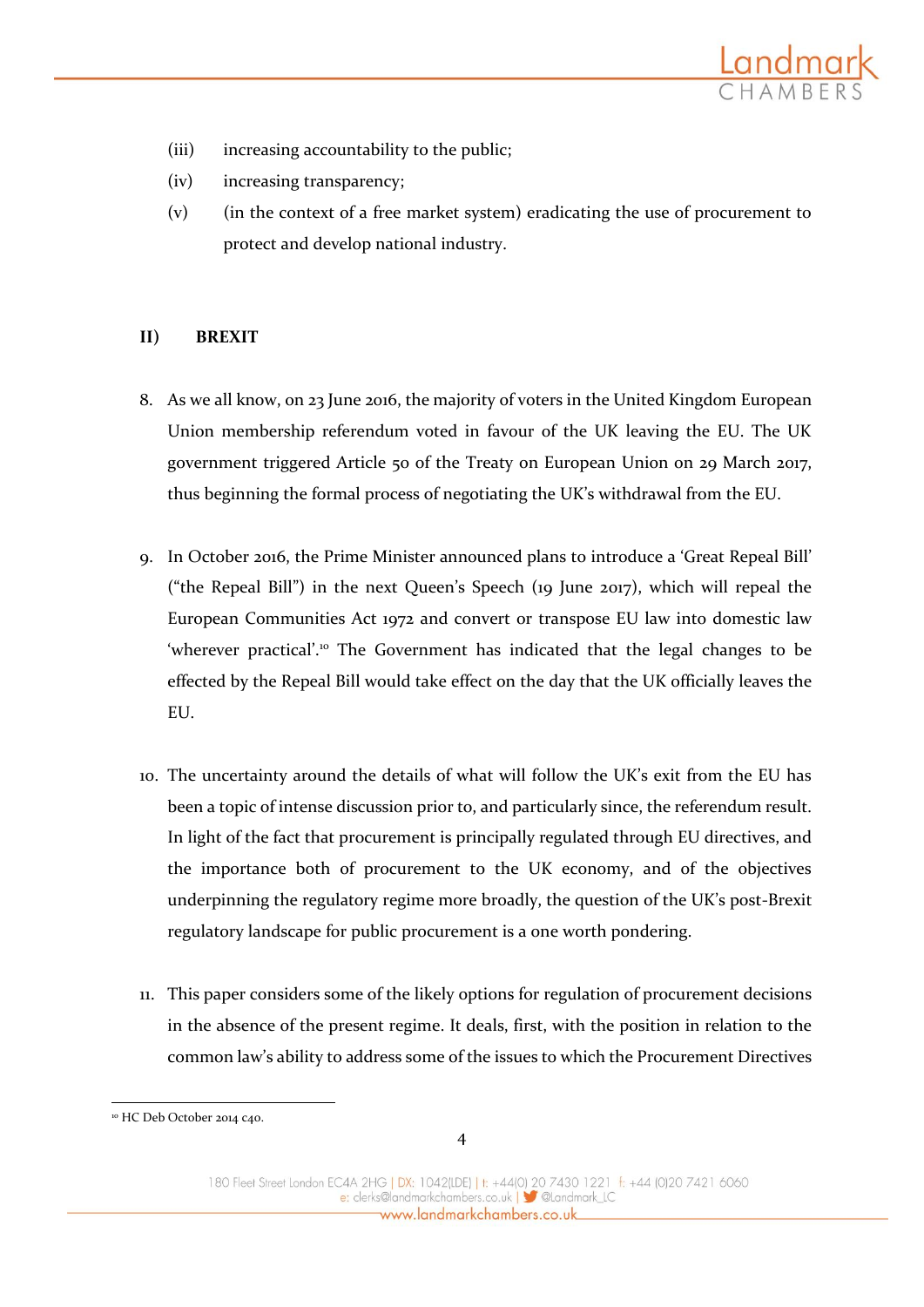are directed. Second, it considers the government's proposed alternative to the EU framework, namely (other) multilateral treaties and specifically the World Trade Organisation system.

- 12. Before dealing with those issue, it might be thought of interest to consider briefly some of the practical issues that might arise in the immediate aftermath of the UK's exit from the EU, in relation to the application of EU law in the UK.
- 13. The Prime Minister indicated in a speech at the Conservative conference that one of the main aims of the Repeal Bill is to end the jurisdiction of the Court of Justice of the  $EU^{\pi}$ and the government has said that the Bill will end the 'general supremacy of EU law'.<sup>12</sup> The government's Brexit White Paper, *The United Kingdom's exit from and new partnership with the European Union,* published in February 2017 ("the White Paper"), has outlined that the Repeal Bill will provide that:
	- (i) preserved EU law post-Brexit should continue to be interpreted as it is currently; the way in which this will be achieved will be by converting directly-applicable EU law (EU regulations) into UK law; preserving all the laws we have made in the UK to implement our EU obligations; and by providing that rights in the EU treaties that can be relied on directly in court by an individual will continue to be available in UK law;
	- (ii) EU-derived law post-Brexit is to be accorded primacy over domestic law enacted before Brexit;
	- (iii) Judgements of the CJEU given before the Brexit day will have the status of UK Supreme Court judgments; CJEU judgments will bind UK courts, unless the Supreme Court says otherwise<sup>13</sup>.
- 14. Of course, in light of the result of the General Election on 8 June 2017, the continued relevance of this statement of government policy has become unclear. But it is far too

<u>.</u>

<sup>&</sup>lt;sup>11</sup> Theresa May's Conservative conference speech on Brexit, 2 October 2016

<sup>&</sup>lt;sup>12</sup> Department for Exiting the European Union, *Legislating for the United Kingdom's withdrawal from the European Union* (March 2017)

<sup>&</sup>lt;sup>13</sup> See paragraphs 2.12 to 2.17 of the White Paper.

<sup>180</sup> Fleet Street London EC4A 2HG | DX: 1042(LDE) | t: +44(0) 20 7430 1221 f: +44 (0)20 7421 6060 e: clerks@landmarkchambers.co.uk | Sulandmark\_LC www.landmarkchambers.co.uk\_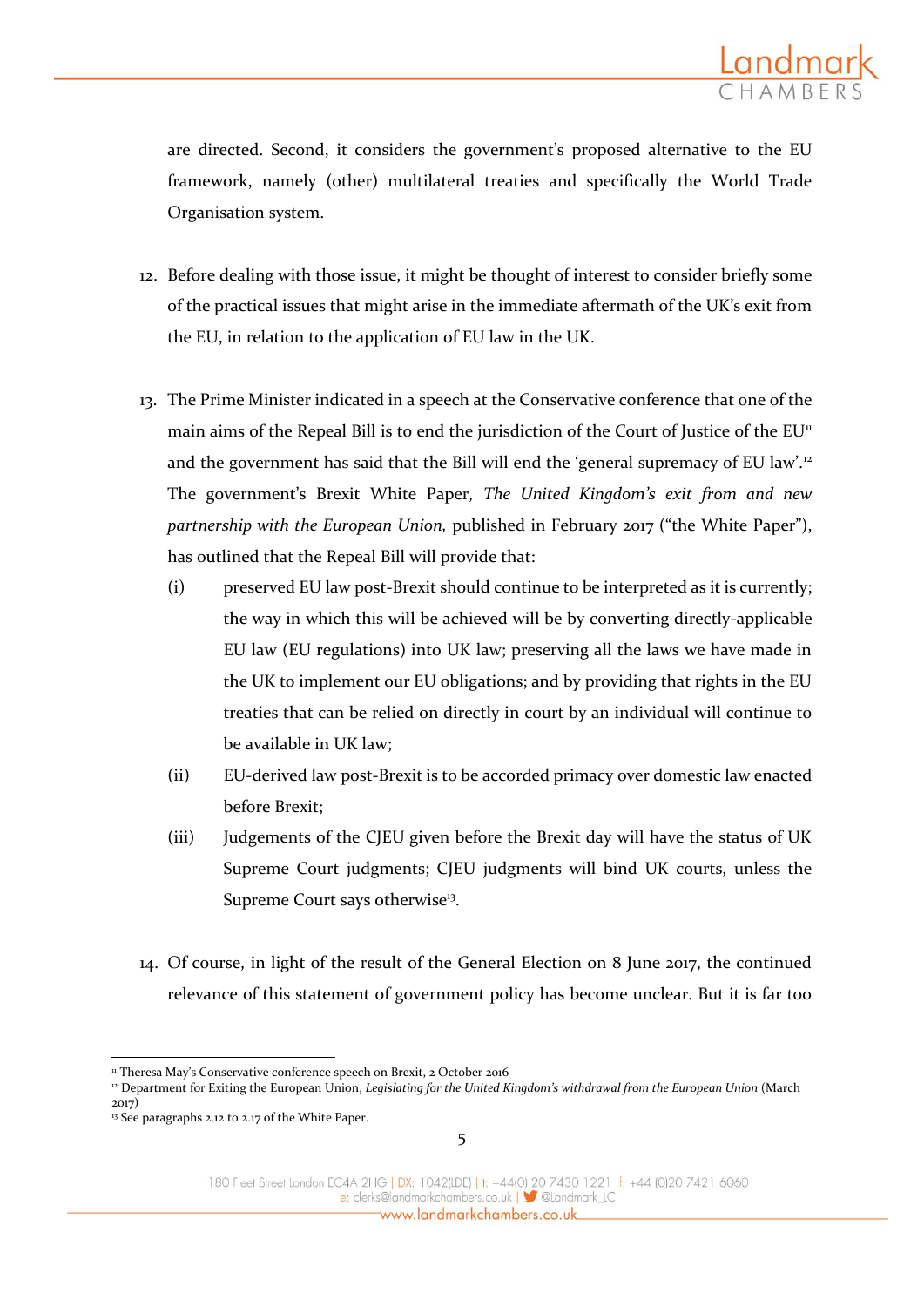

early to say that policy (if any) may replace it.

- 15. With those points in mind, there might be thought to be a number of potential uncertainties around the transition away from EU law in the context of the Procurement Directives, such as:
	- i) Post-Brexit, it may no longer be possible for UK authorities to publish notices in the OJEU, meaning that the procedures for contract notices, contract award notices, VEAT notices and so forth may become impossible to comply with. This is an example of a much more general problem with the proposals in the Great Repeal Bill to simply legislate so as to convert pre-existing EU laws into domestic legislation post-Brexit, which I have elsewhere labelled the co-ordination problem. The problem is that many, and perhaps the majority, of EU law that is effective in the UK depends for its operation, practicability, and even to some extent for its coherence, upon the existence of, and interaction with, EU laws and institutions. Where those EU laws and institutions cease to be available, law becomes impossible to operate or even meaningless.
- ii) The status of EU case law. The proposal in the White Paper is to accord CJEU judgement the status of Supreme Court judgments, *where issued before* Brexit. But whilst that provides a degree of legal certainty in relation to such judgments, it leaves wholly unclear the status of judgments of the CJEU which are issued thereafter. The White Paper, at paragraph 2.13, says only that the Bill will not "require" domestic courts to consider the CJEU's jurisprudence other than in the way just identified. But that does not necessarily make them irrelevant, and UK courts may still feel free to consider CJEU judgments which relate to the interpretation of, in substance, the very measure they are themselves considering. This gives rise to real complexities.
- 16. The extent of those difficulties will clearly vary depending on the extent to which the UK replicates the present framework in its post-Brexit arrangements.

#### **III) PROCUREMENT LAW POST-BREXIT?**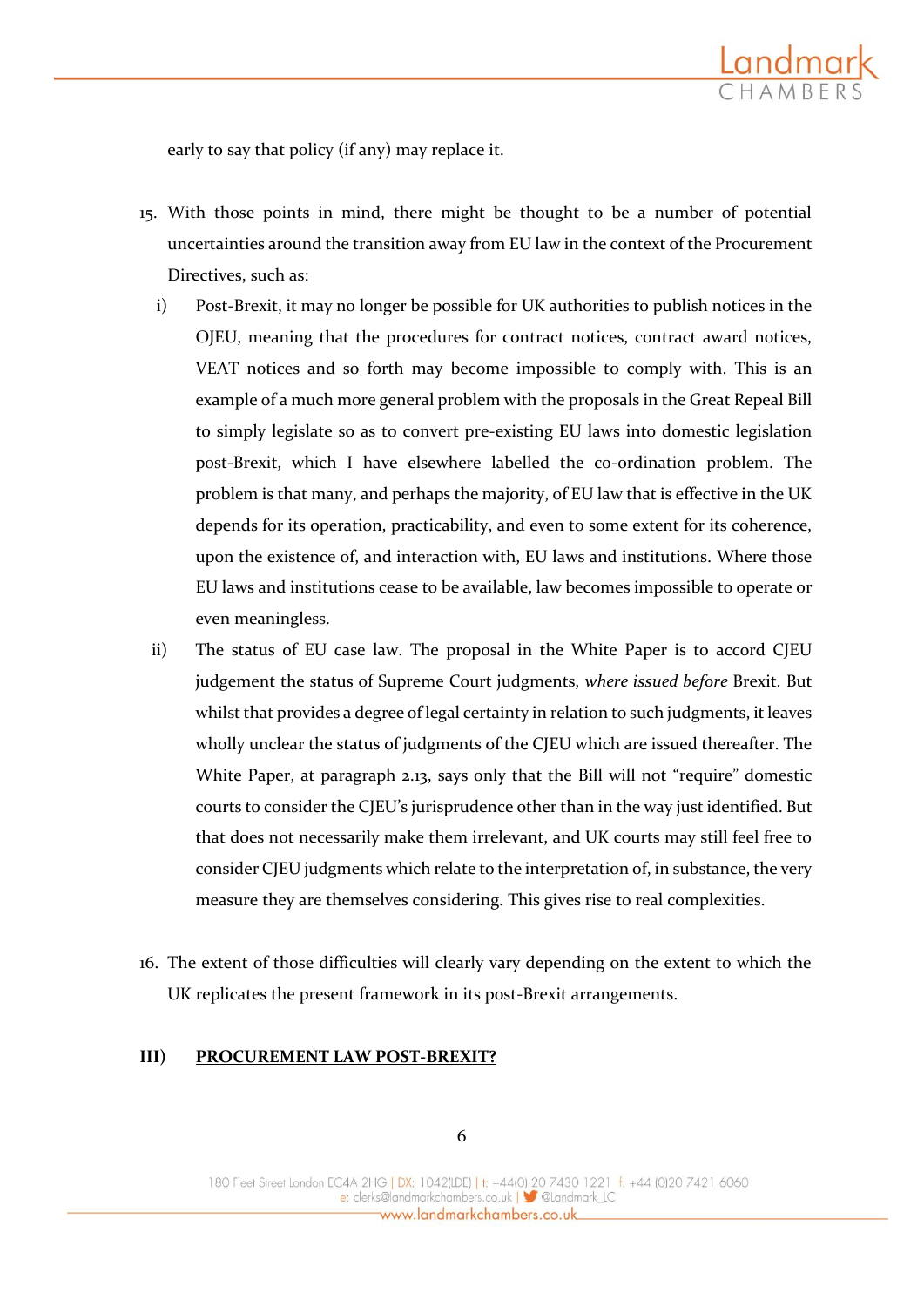

This paper will consider three possible post-Brexit approaches to the regulation of procurement post-Brexit:

- A) The UK joining the EEA: EU-lite
- B) The WTO framework: the Government Procurement Agreement
- C) The common law

#### **A) THE EUROPEAN ECONOMIC AREA**

- 17. The 'softest' of post-Brexit outcomes might be thought to be the possibility of the UK's re-joining the European Economic Area (EEA) through the European Free Trade Association (EFTA).<sup>14</sup>
- 18. Article 128 of the EEA Agreement provides that:

*'Any European State becoming a member of the Community shall, and the Swiss Confederation or any European State becoming a member of EFTA may, apply to become a party to this Agreement. It shall address its application to the EEA Council.'*

19. Thus, in order to join the EEA, the UK would have to join the EFTA. The EFTA is a free trade association consisting of four states: Iceland, Liechtenstein, Norway and Switzerland. It was established on 4 January 1960 by the EFTA Convention.<sup>15</sup> It seeks to promote free trade and economic integration between its member states within Europe and globally. The EFTA is not directed the goal of political integration and does not issue legislation or establish a customs union. While EFTA member states are able to enter into bilateral third-country trade arrangements, the EFTA has a co-ordinated trade policy, as a result of which EFTA member states have jointly concluded free trade agreements with the EU (and other countries). To participate in the EU's single market, Iceland, Liechtenstein, and Norway are parties to the EEA agreement.<sup>16</sup>

<u>.</u>

<sup>&</sup>lt;sup>14</sup> All members of the EU are also members of the EEA: Article 128 of the EEA Agreement.

<sup>&</sup>lt;sup>15</sup> The EFTA is also known as the Stockholm Convention. The UK was originally a party but, in common with other founding members who are no longer members of the EFTA(Austria, Denmark, Portugal, Sweden), left the EFTA (and the EEA) when it joined the EU.

<sup>&</sup>lt;sup>16</sup> Compliance is regulated by the EFTA Surveillance Authority and the EFTA Court. Switzerland takes a different approach and has a set of bilateral agreements with the EU instead.

<sup>180</sup> Fleet Street London EC4A 2HG | DX: 1042(LDE) | t: +44(0) 20 7430 1221 f: +44 (0)20 7421 6060 e: clerks@landmarkchambers.co.uk | 3 @Landmark\_LC www.landmarkchambers.co.uk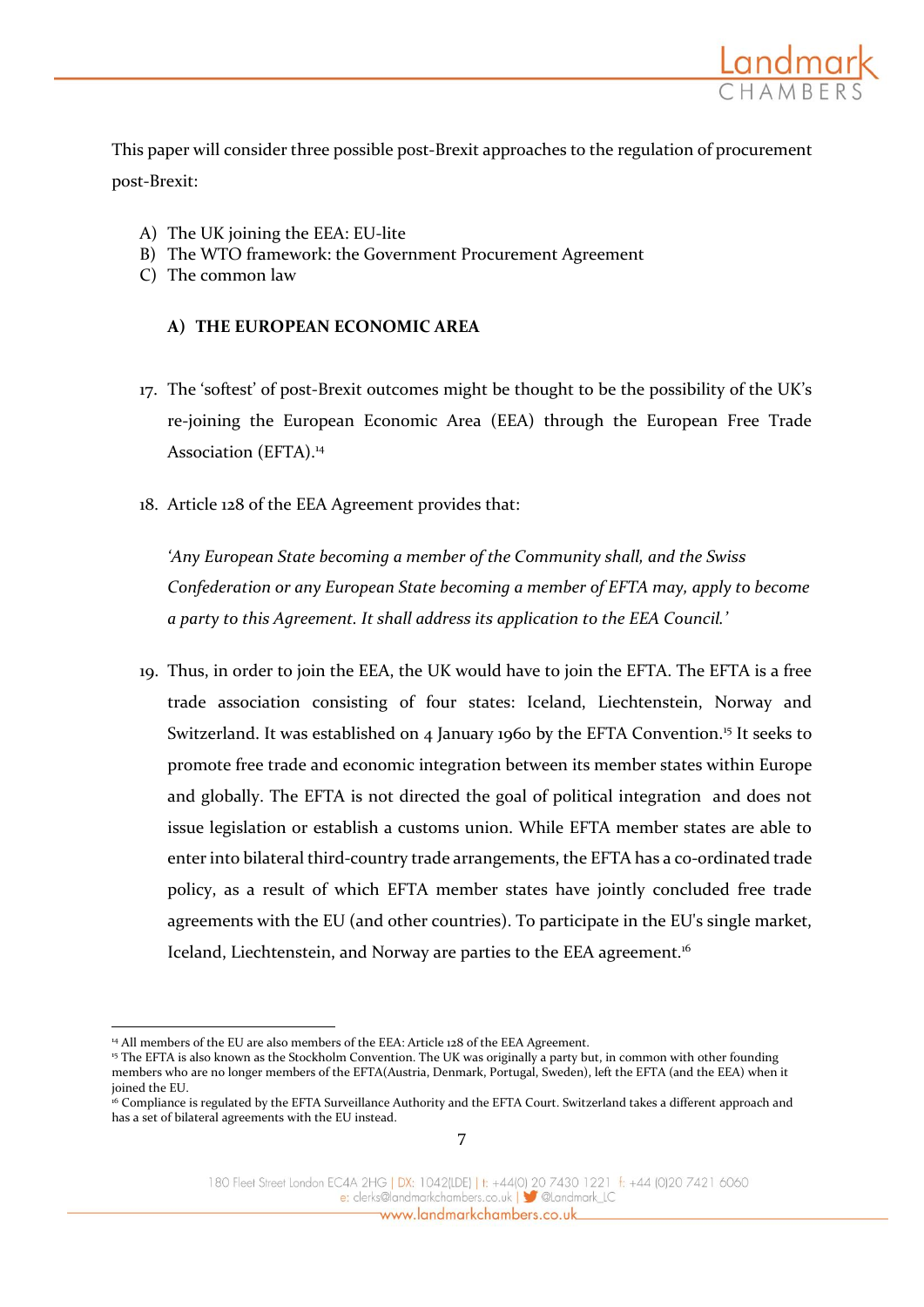

- 20. Since 2001, the EFTA Convention has been updated on a continuous basis in order to align its content with the EEA Agreement.<sup>17</sup> The Procurement Directives are incorporated into the EEA Agreement.<sup>18</sup> Thus, in the event that the UK were to join the EEA, the EU procurement framework would remain in place.
- 21. There are some minor adaptations to the EU procurement framework through the EEA Agreement. In particular, EFTA states may not send procurement notices to the OJEU in their own language but must use of the official languages of the EU.<sup>19</sup> However, this would be of little relevance to the UK as English is an official language of the EU (and, it is presumed, will remain so after Brexit).
- 22. It would thus appear that the upshot of membership of the EEA as a post-Brexit possibility would lead to continuity in the procurement regime. Under the EEA Agreement, the UK would also be obliged to maintain a number of other EU law rules, including those relating to state aid, product standards and mutual recognition of qualifications.
- 23. Prior to the outcome of the 8 June election, a "soft Brexit" which kept the UK within EFTA might have appeared very unlikely. As matters stand at 12 June, all bets are off.

## **B) THE WORLD TRADE ORGANISATION and the GOVERNMENT PROCUREMENT AGREEMENT**

24. The Prime Minister, in a speech delivered on 17 January 2017 at Lancaster House, said:

*'I know my emphasis on striking trade agreements with countries outside Europe has led to questions about whether Britain seeks to remain a member of the EU's Customs Union. And it is true that full Customs Union membership prevents us from negotiating our own comprehensive trade deals.*

*Now, I want Britain to be able to negotiate its own trade agreements. But I also want tariff-free trade with* 

<sup>18</sup> As of 1 January 2017: see Decision of the EEA Joint Committee, No 97/2016; available here:

-

8

180 Fleet Street London EC4A 2HG | DX: 1042(LDE) | t: +44(0) 20 7430 1221 f: +44 (0)20 7421 6060 e: clerks@landmarkchambers.co.uk | 3 @Landmark\_LC www.landmarkchambers.co.uk

<sup>17</sup> As well as the Swiss-EU bilateral agreements. The EFTA Convention includes, inter alia, provisions on the free movement of persons between all of the EFTA States.

[http://www.efta.int/media/documents/legal-texts/eea/other-legal-documents/adopted-joint-committee-decisions/2016%20-](http://www.efta.int/media/documents/legal-texts/eea/other-legal-documents/adopted-joint-committee-decisions/2016%20-%20English/097-2016.pdf) [%20English/097-2016.pdf](http://www.efta.int/media/documents/legal-texts/eea/other-legal-documents/adopted-joint-committee-decisions/2016%20-%20English/097-2016.pdf) (accessed 7 June 2016); and 2016 list of adopted decisions: [http://www.efta.int/sites/default/files/documents/legal-texts/eea/other-legal-documents/List-Adopted-Joint-Committee-](http://www.efta.int/sites/default/files/documents/legal-texts/eea/other-legal-documents/List-Adopted-Joint-Committee-Decisions/2016%20List%20of%20Adopted%20Joint%20Committee%20Decisions.pdf)

[Decisions/2016%20List%20of%20Adopted%20Joint%20Committee%20Decisions.pdf](http://www.efta.int/sites/default/files/documents/legal-texts/eea/other-legal-documents/List-Adopted-Joint-Committee-Decisions/2016%20List%20of%20Adopted%20Joint%20Committee%20Decisions.pdf) (accessed 7 June 2016) <sup>19</sup> EEA Agreement, Article 65(1) and Annex XVI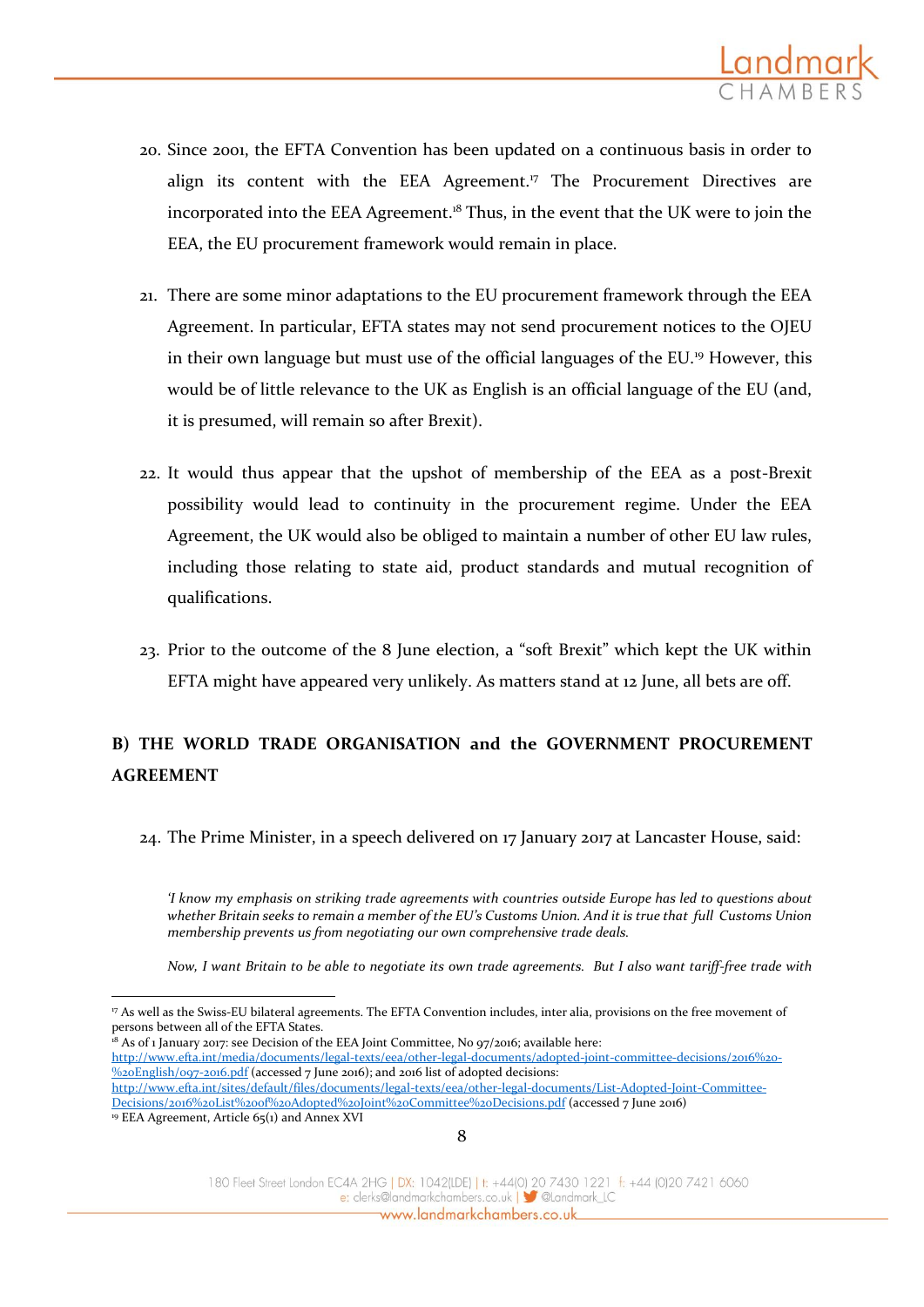

*Europe and cross-border trade there to be as frictionless as possible.*

*That means I do not want Britain to be part of the Common Commercial Policy and I do not want us to be bound by the Common External Tariff. These are the elements of the Customs Union that prevent us from striking our own comprehensive trade agreements with other countries. But I do want us to have a customs agreement with the EU.*

*(…) I want to remove as many barriers to trade as possible. And I want Britain to be free to establish our own tariff schedules at the World Trade Organisation, meaning we can reach new trade agreements not just with the European Union but with old friends and new allies from outside Europe too.'*

25. As the Prime Minister acknowledges in the extract above, the government has focused on possibilities arising out of multilateral trade treaties, particularly within the context of the World Trade Organisation (WTO) framework, as possible alternatives to the arrangements under the EU. It is instructive to consider what these frameworks have to offer and how, in substance, procurement arrangements under such a framework might differ from the the framework provided by the Procurement Directives.

#### (i) The WTO

26. The World Trade Organisation (WTO) was established in 1995. The WTO system comprises two central features. First, it incorporated existing multilateral trade agreements, the most important of which was the 1947 General Agreement on Tariffs and Trade (GATT), which had established a round-table discussion forum based on a multilateral approach to trade and a system of internationally recognised trade rules. The GATT described its underlying object as the creation of a level playing field for all members through the 'substantial reduction of tariffs and other barriers to trade and the elimination of discriminatory treatment in international commerce'.<sup>20</sup> The WTO, as well as incorporating the GATT, expanded the underlying approach in the GATT to areas including trade in services and intellectual property rights through new agreements. Second, the WTO established a dispute settlement body which has the power to rule on trade disputes and to enforce its decisions. This dispute settlement mechanism works on the basis of rules enabling WTO members to lodge complaints over alleged breaches of WTO rules and to seek reparation*.*

<u>.</u>

<sup>20</sup> Introductory paragraph of the GATT

<sup>180</sup> Fleet Street London EC4A 2HG | DX: 1042(LDE) | t: +44(0) 20 7430 1221 f: +44 (0)20 7421 6060 e: clerks@landmarkchambers.co.uk | Sulandmark\_LC www.landmarkchambers.co.uk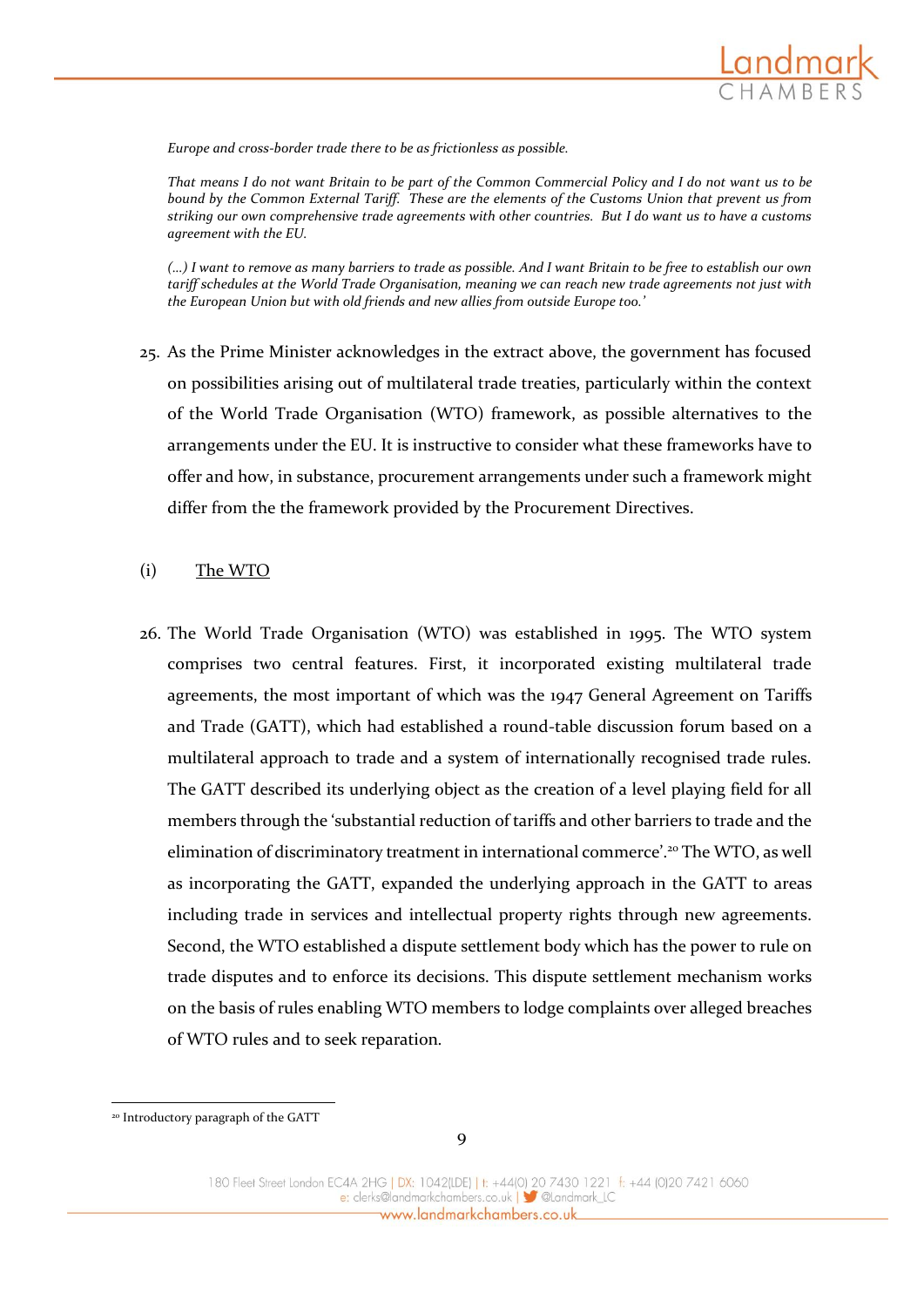

27. In common with all EU countries, the United Kingdom has been a member of the World Trade Organisation (WTO) since 1 January 1995.<sup>21</sup> The EU itself is also a member of the WTO. By virtue of the Common Commercial Policy, the EU operates as a single actor at the WTO and is represented by the Commission rather than by the Member States.<sup>22</sup> Thus, the EU negotiates trade agreements and represents the EU's interests before the WTO Dispute Settlement Body on behalf of Member States.

#### (ii) The GPA

- 28. The Agreement on Government Procurement (GPA) is an international agreement within the framework of the WTO.<sup>23</sup> The GPA regulates the government procurement of goods and services by public authorities of the parties to the agreement. It sets out rules requiring that certain conditions directed at openness, fairness and transparency of competition be ensured in government procurement. The GPA rules do not automatically apply to all the procurement activities of each state party, but set out certain criteria for the application of the rules in schedules. Only procurement activities that are carried out by 'covered' entities purchasing listed goods, services or construction services of a value exceeding specified threshold values are covered by the Agreement. The enforcement of the GPA is through two mechanisms: a domestic review mechanism at the national level and the WTO dispute settlement mechanism at the international level. A revised GPA entered into force on 6 April 2014, incorporating changes directed principally at further liberalising procurement markets.
- 29. The basic principles underpinning the GPA are non-discrimination, transparency and procedural fairness. The main aspects of the GPA regime are as follows:
	- (i) guarantees of national treatment and non-discrimination for the suppliers of

<sup>&</sup>lt;u>.</u> <sup>21</sup> The UK has been a member of the GATT since 1 January 1948.

<sup>22</sup> The EU's Common Commercial Policy is one of the areas in which the EU's competency is exclusive: case 1/75, *Low Cost Standard*, 1975 E.C.R. 1355; Case 41/76, *Suzanne Criel, nee Donckerwolcke and Henru Schou v. Procureur de la Republique*, 1976 E.C.R. 1921.

<sup>&</sup>lt;sup>23</sup> The GPA has 19 parties (including the EU), which comprise 47 WTO members.

<sup>180</sup> Fleet Street London EC4A 2HG | DX: 1042(LDE) | t: +44(0) 20 7430 1221 f: +44 (0)20 7421 6060 e: clerks@landmarkchambers.co.uk | Sulandmark\_LC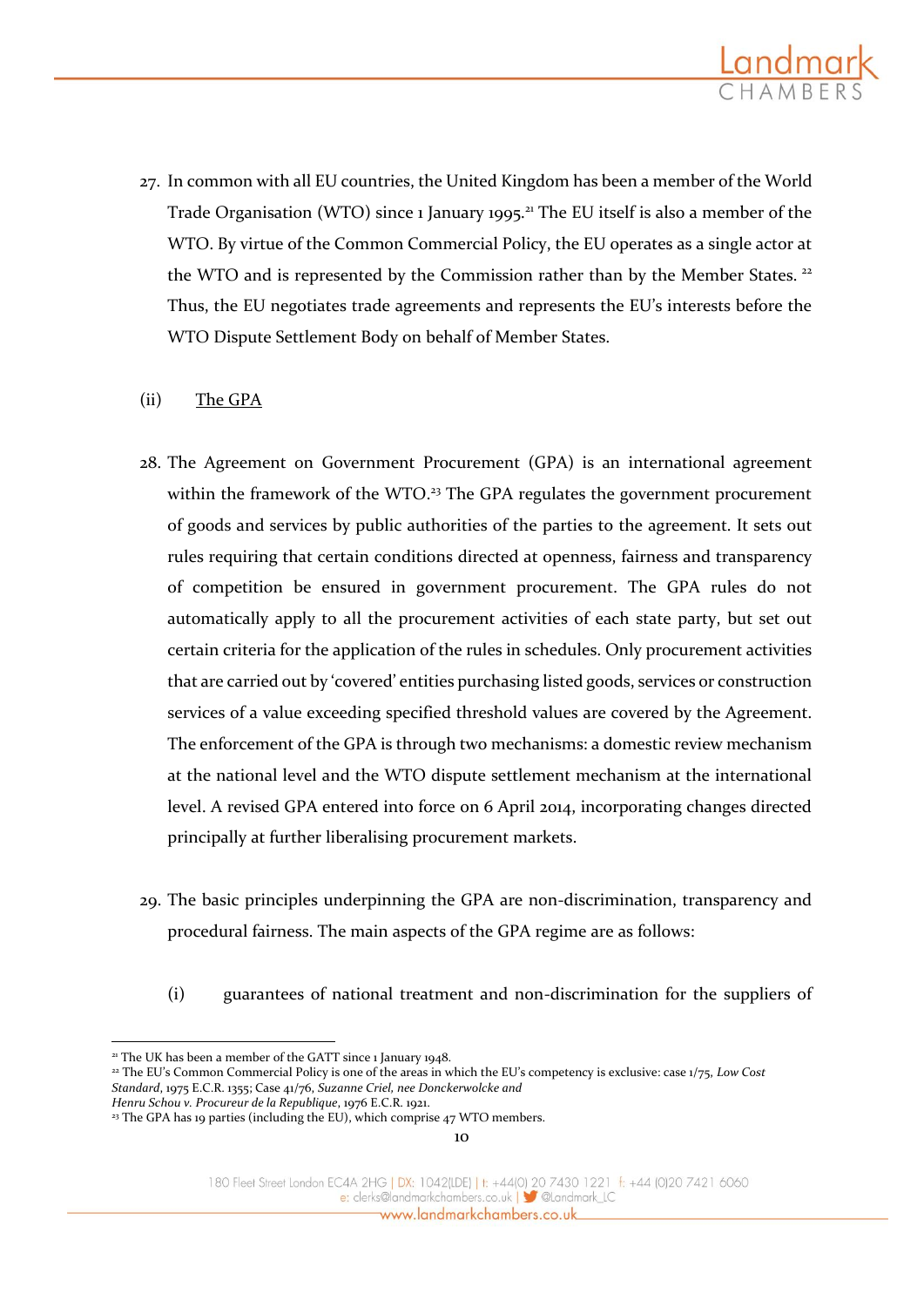parties to the GPA with respect to procurement of covered goods, services and construction services;

- (ii) detailed procedural requirements regarding the procurement process, which seek to ensure that covered procurement under the Agreement is carried out in a transparent and competitive manner that does not discriminate against the goods, services or suppliers of other state parties to the GPA;
- (iii) additional requirements regarding transparency of procurement-related information (including statutes and regulations);
- (iv) requirements regarding the availability and nature of domestic review procedures for supplier challenges which must be put in place by all GPA parties;
- (v) provisions regarding the application of the WTO dispute settlement mechanism<sup>24</sup>
- 30. As the UK's accession to the GPA is at present through its membership to the EU, the UK would need to independently accede to the GPA on leaving the EU. As can be seen by the broad outline of the GPA regime, it operates on very similar principles to the EU system. The European Parliament study, *Consequences of Brexit in the Area of Public Procurement* ("the EP Report"),<sup>25</sup> notes that most of the EU's agreements with other states on public procurement that do not deal with pre-accession relationships use the GPA as a starting point. Such agreements generally provide for award procedures and remedies for affected undertakings that parallel those of the GPA.<sup>26</sup> In a number of agreements, the EU has used the GPA as a starting point and gone further. For example, the EU's agreement with Switzerland on procurement extends, unlike the GPA, to additional utility sectors as per the Procurement Directives and to private utilities with special or exclusive rights.<sup>27</sup> Where the EU has made agreements with candidates for acces-

-

180 Fleet Street London EC4A 2HG | DX: 1042(LDE) | t: +44(0) 20 7430 1221 f: +44 (0)20 7421 6060 e: clerks@landmarkchambers.co.uk | 3 @Landmark\_LC www.landmarkchambers.co.uk

<sup>&</sup>lt;sup>24</sup> The revised GPA reworded the older version and introduced new provisions, such as a new requirement for participating governments and their relevant procuring entities to avoid conflicts of interest and prevent corrupt practices; and a commitment from state parties to undertake further negotiations to progressively reduce and eliminate discriminatory measures and to achieve the greatest possible extension of coverage within three years.

<sup>&</sup>lt;sup>25</sup> Consequences of Brexit in the Area of Public Procurement, March 2017, Section 5.3.

<sup>26</sup> See for example the recently negotiated EU-Vietnam Trade Agreement, which deals with procurement in Chapter 9 and contains certain temporary derogations from procedural requirements modelled on the GPA: [http://trade.ec.europa.eu/doclib/docs/2016/february/tradoc\\_154216.pdf](http://trade.ec.europa.eu/doclib/docs/2016/february/tradoc_154216.pdf) (accessed 7 June 2017).

<sup>27</sup> Agreement between the European Community and Swiss Confederation on certain aspects of government procurement [2002] OJ L114/430.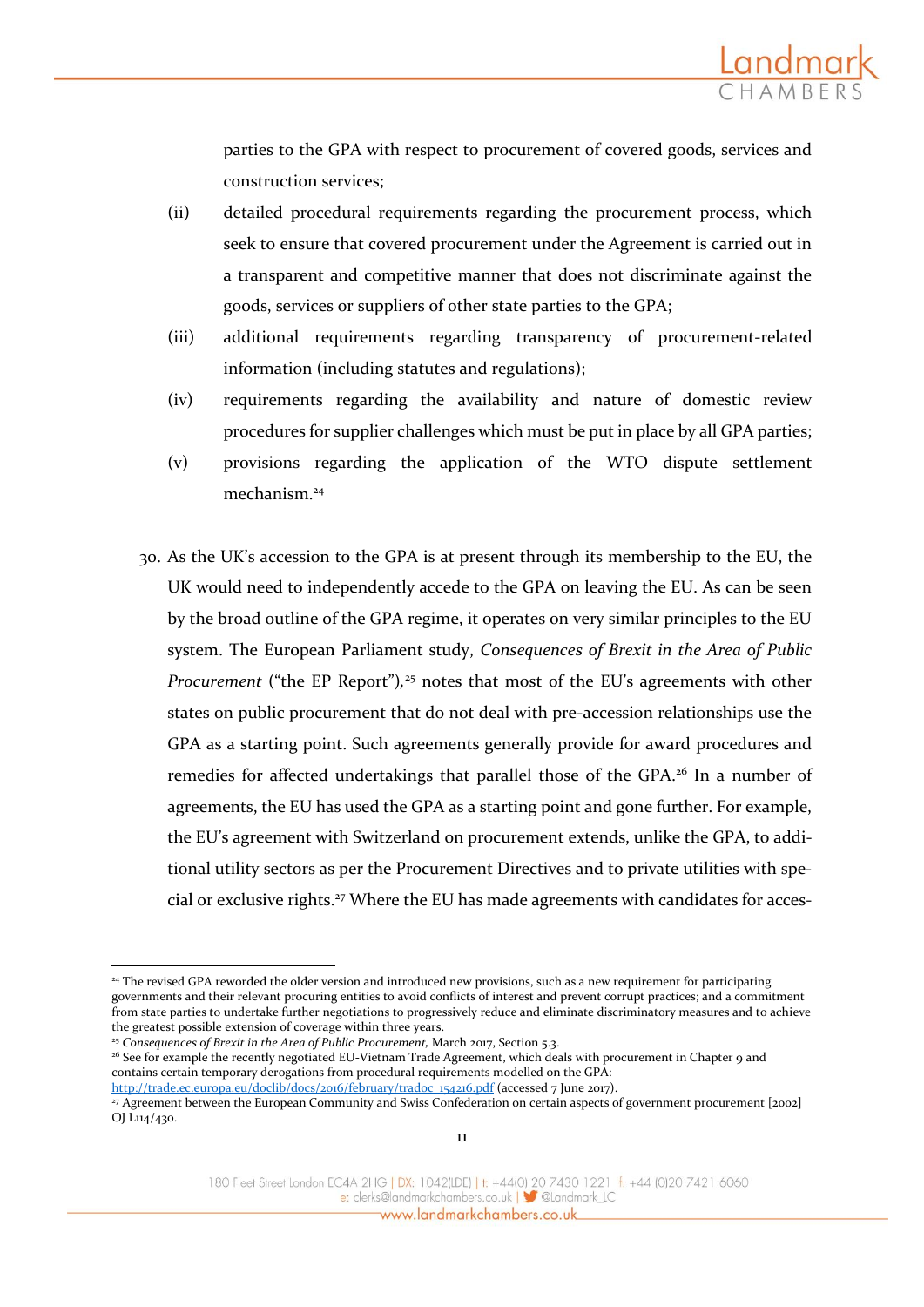sion, it has generally sought to conclude agreements based on the EU acquis on procurement. The logic in doing so is obvious: such agreements are part of an arrangement that envisages a move towards adoption of the EU acquis as a whole.<sup>28</sup>

- 31. As is suggested by its role in the negotiation of procurement agreements with the EU, the GPA is in substance a simplified version of the system under the EU directives. It sets minimum standards, rather than a detailed regime. As set forth in the GPA's fourth recital, '[t]he procedural commitments under this Agreement should be sufficiently flexible to accommodate the specific circumstances of each Party.' For example, the GPA requires the implementation of a remedies regime, but does not go into the level of detail that the Procurement Directives do. State parties also have a greater degree of control in designating to which government entities, and goods and services, the GPA is to apply.
- 32. As the EP Report notes, the UK's position is somewhat different to pre-accession countries, in that it is (uniquely) moving *away* from the EU acquis. This creates an obvious incentive, for practical reasons, to use the EU acquis as a starting point in negotiations: the UK already has, or just had, the EU acquis. A similar approach is being taken by the UK in relation to its WTO goods and service schedule.<sup>29</sup>
- 33. It is also relevant that the EU aims at reciprocal opening of procurement markets covered by the EU regime.<sup>30</sup> The EU Commission's policy has, for a number of years, been to seek to ensure that the EU can close its public procurement markets to entities from states that do not offer reciprocal and enforceable access to their own public procurement markets.<sup>31</sup>

<sup>-</sup><sup>28</sup> EP Report, 5.2

<sup>29</sup> All WTO members undertake specific commitments which are set out in goods and services schedules. Goods schedules set out details and upper limits for tariffs and detail any tariff rate quotas. Services schedules set out commitments and reservations across all sectors and list sector-specific commitments and reservations. A country's WTO schedules provide the baseline for negotiating bilateral trade agreements. As a EU Member State, the WTO commitments to the UK are part of the EU's shared schedules. The Secretary of State for International Trade notified Parliament on 5 December 2016 that the UK would prepare UKspecific draft schedules and that the UK's policy is, at least in the first instance, to replicate as far as possible the UK's current obligations (i.e. as under the EU schedules) 'to minimise any grounds for objection'.

<sup>&</sup>lt;sup>30</sup> EP Report, 5.2

<sup>31</sup> 2012/0060 (COD) *Amended proposal for a Regulation of the European Parliament and of the Council on the access of thirdcountry goods and services to the Union's internal market in public procurement and procedures supporting negotiations on access of Union goods and services to the public procurement markets of third countries* . 'The proposal on an International Procurement Instrument (IPI) is the EU response to the lack of level playing field in world procurement markets. While our public

<sup>180</sup> Fleet Street London EC4A 2HG | DX: 1042(LDE) | t: +44(0) 20 7430 1221 f: +44 (0)20 7421 6060 e: clerks@landmarkchambers.co.uk | 3 @Landmark\_LC www.landmarkchambers.co.uk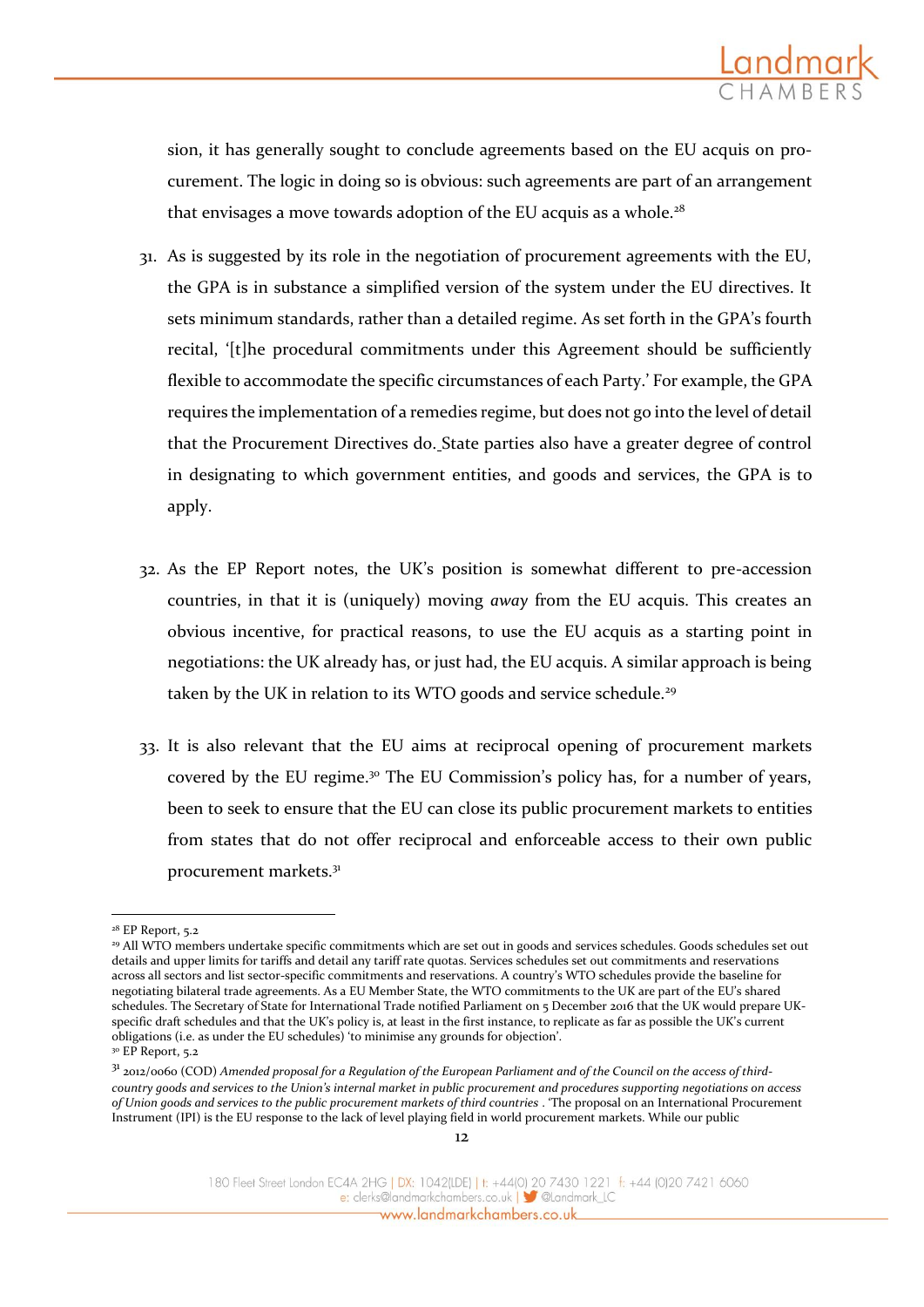

34. Thus, the position in relation to the GPA can be characterised by two competing impetuses. The first is the weight of practical considerations in favour of inertia, which impels retention of existing EU standards on procurement as the path of least resistance, particularly if the UK seeks to maintain a strong trading relationship with the EU. The second is the opportunity, and what appears to be a desire on the part of the government, to exploit the flexibility afforded by the GPA (or other multilateral) regime to have a greater degree of control over either the extent of regulation via agreements, or the context in which such agreements will operate. Where precisely the line will be drawn will, of course, depend on what occurs in the various negotiations the British government will have to undertake over the course of the next few (or perhaps many) years. What appears reasonably clear from a survey of the GPA scheme is that its adoption does not suggest the prospect of the EU regime for procurement regulation being replaced by something dramatically different.<sup>32</sup>

#### **C) COMMON LAW**

35. Whether or not a combination of government policy and circumstance lead to a 'hard' Brexit, it is instructive, in considering the possibilities for the regulation of procurement, to analyse what the common law might have to offer in a scenario where the Procurement Directives regime are no longer in play. This section of the paper will consider the extent to which public law and contract law principles might be able to address some of the regulatory objectives which underpin the EU procurement regime.

#### **Public law**

-

procurement market is open to foreign bidders, the procurement markets for foreign goods and services in third countries remain to a large extent closed de iure or de facto. The IPI aims at encouraging partners to engage in negotiations and opening participation for EU bidders and goods in third countries' tenders.'

<sup>32</sup> It might be noted that the proposed Transatlantic Trade and Investment Partnership between the EU and the United States appears to propose public procurement provisions along similar lines to those contained in the EU framework: see EU Report on 15th round on negotiations, October 2016. The UK will not be a party to TTIP as it is leaving the EU, but, given the clearly stated support for TTIP from the UK government, it is reasonable to expect that future multilateral treaties might reflect TTIP provisions.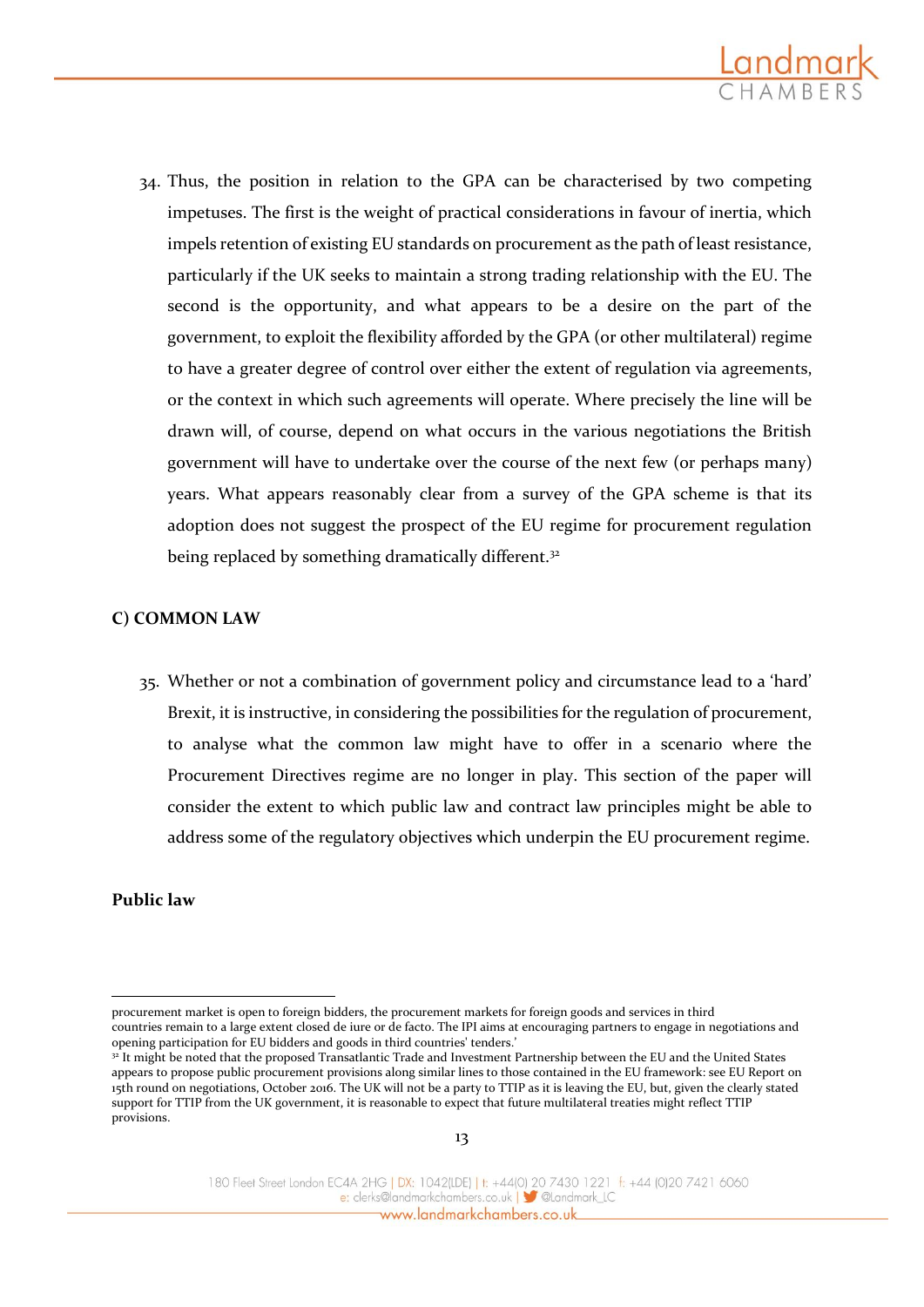

- 36. There are two principles of public law the application of which to procurement decisions should be reasonably uncontentious. The first is the principle that a power must be exercised only to the extent governed by the legislation and for the purpose contemplated by the legislation.<sup>33</sup> The second is what has been described by the courts as a general duty on public bodies to pursue value for money, as part of a fiduciary duty imposed under general principles of judicial review.<sup>34</sup> This duty is based on the concept that the money that government holds and spends is public money and is effectively held on trust for citizens by government, to be spent in a proper manner for the purposes agreed via the democratic processes.
- 37. More contentious, and relevant for the purposes of a discussion as to how public law might be able to supplant aspects of the function served by the Procurement Directives regime, is the question of the application of public law concepts of fairness, such as the requirement that persons affected by administrative decisions be given a hearing before a decision is made; the requirement that an authority should not act arbitrarily or unreasonably; and the principle of legitimate expectation.
- 38. The traditional approach of the courts to contracting decisions of public authorities has been to treat such decisions as falling within the sphere of private law and therefore only reviewable in private law courts. A key case in this connection is the judgment of the Divisional Court in the case of *R v Hibbit and Sanders ex parte the Lord Chancellor's Department* [1993] COD 326, where it was held that public law principles of fairness did not apply to procurement unless there was a statutory underpinning to the decision in question, or some special element of public law could be found.
- 39. The effect of *Hibbit* was summarised in the judgment of McCombe J in *R (Menai Collect Limited and Others) v The Department of Constitutional Affairs and another*, [2006] EWHC 724 Admin as follows:

<sup>1</sup> <sup>33</sup> See, for example, *R v Lewisham London Borough Council ex parte Shell UK* [1998] 1 All ER 938

<sup>34</sup> See, for example, *R (Maria Stella Nash) v Barnet London Borough Council* [2013] EWHC 1067 (Admin), in the context of a council's fiduciary duty to council taxpayers.

<sup>180</sup> Fleet Street London EC4A 2HG | DX: 1042(LDE) | t: +44(0) 20 7430 1221 f: +44 (0)20 7421 6060 e: clerks@landmarkchambers.co.uk | Sulandmark\_LC www.landmarkchambers.co.uk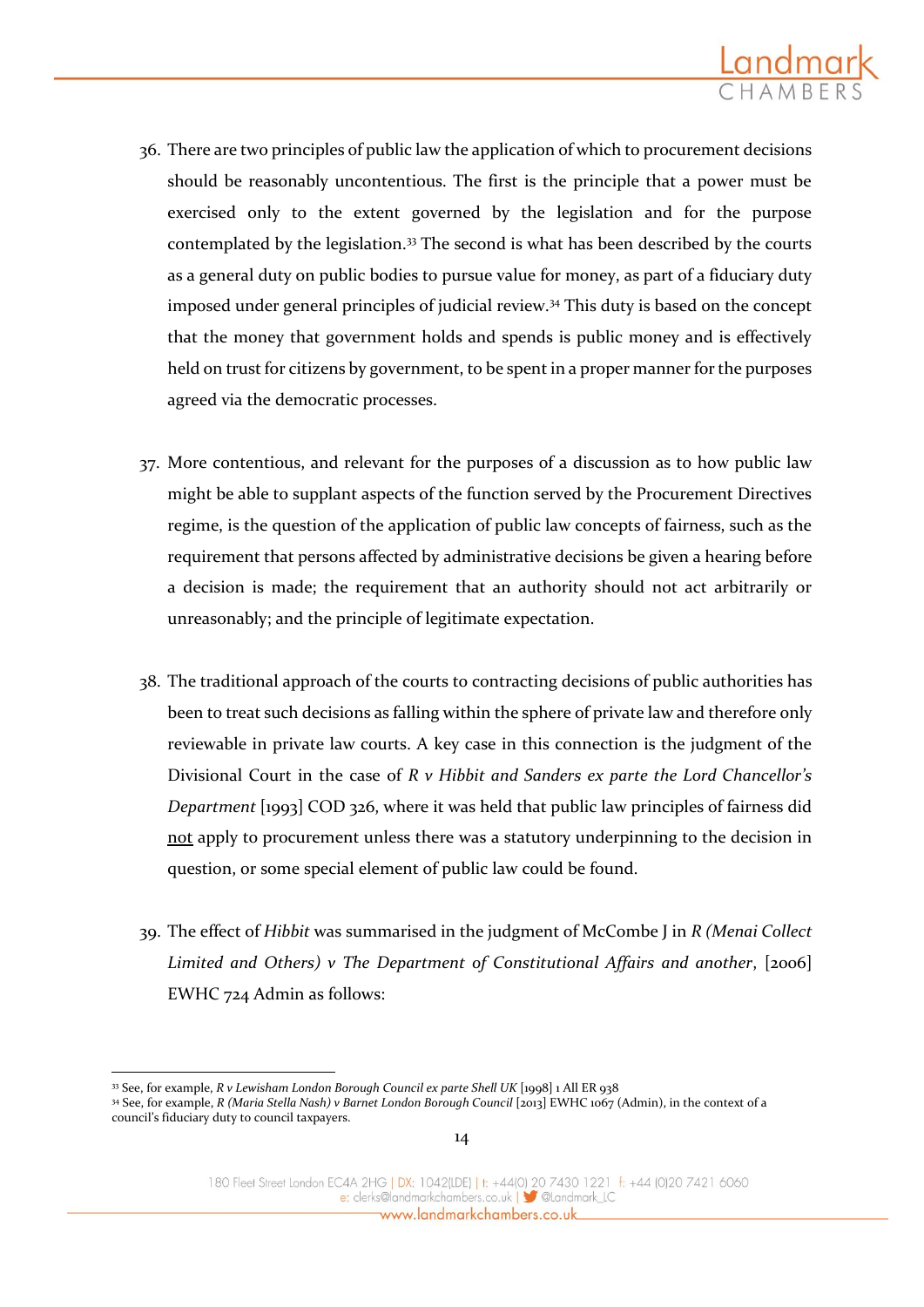

'28… Rose LJ noted that the test to be applied is to look at the subject matter of the decision which it is suggested should be the subject of judicial review and by looking at that subject matter to come to a decision as to whether judicial review is appropriate. In applying that test the learned Lord Justice found that neither the statutory requirement for the appointment of shorthand writers nor the importance of their functions provided a framework for the appointment of persons to perform those functions. Further, while the fact that a commercial function was being performed did not take the case out of the ambit of public law, it was not appropriate to equate tendering conditions, attendant on a common law right to contract, with a statement of practice or policy in a public sphere which is in the especial province of the State and where, in consequence, a sufficient public law element is apparent.

29. Waller J (as he then was) agreed and said.

*'… it is critical to identify the decision and the nature of the attack on it. Unless there is a public law element in the decision, and unless the allegation involves suggested breaches of duties or obligation owed as a matter of public law, the decision will not be reviewable.'*

A little later he said:

*'it is not sufficient in order to create a public law obligation simply to say that the Lord Chancellor's Department is a governmental body carrying out governmental functions and appointing persons to public office.'*

On the subject of contractual negotiations Waller J added.

*'A governmental body is free to negotiate contracts, and it would need something in addition to the simple fact that the governmental body was negotiating the contract to impose on that authority any public law obligation in addition to any private law obligations or duties there might be.'*

30. Turning to 'statutory underpinning' as a foundation for judicial review, Waller J said:

*'If the government body has a statutory obligation to negotiate a contract in a particular way, with particular terms, and fails to perform that statutory obligation, one immediately has the additional public law obligation …The point, however, is that to have a right which can then be the subject of review that right must flow from the statute if it is to a statute that one has had to look for providing the public law element. It is not enough to say that the governmental authority is acting by reference to certain statutory provisions without the additional factor that it is those statutes which impose the obligation which is said to have been broken.''*

40. The Court of Appeal found an example of a tendering decision with a statutory underpinning in *Mass Energy Limited v Birmingham City Council* [1994] Env LR 298. *Mass Energy Limited* concerned the amenability to judicial review of a tendering process conducted by a local authority. The powers to undertake the tender process and related procedure were under statute (the Environmental Protection Act 1990). Glidewell LJ said this at p.306:

'In my view, these arguments raise matters for our consideration which I can summarise as follows: first of all, is this a proper matter for judicial review at all? (…) On its face, this is really a commercial dispute between a successful and an unsuccessful tenderer; a situation which is not, of course, at all uncommon. If there were no statutory requirement that the city council should enter into a contract for its waste disposal operations, and particularly the construction of the incinerator to be the subject of a contract entered into by tender, but if the council had sought voluntarily to enter into a contract by tender deciding to adopt that process of its own volition, then in my view there would be no public law element in such a dispute at all.

<sup>180</sup> Fleet Street London EC4A 2HG | DX: 1042(LDE) | t: +44(0) 20 7430 1221 f: +44 (0)20 7421 6060 e: clerks@landmarkchambers.co.uk | Standmark\_LC www.landmarkchambers.co.uk\_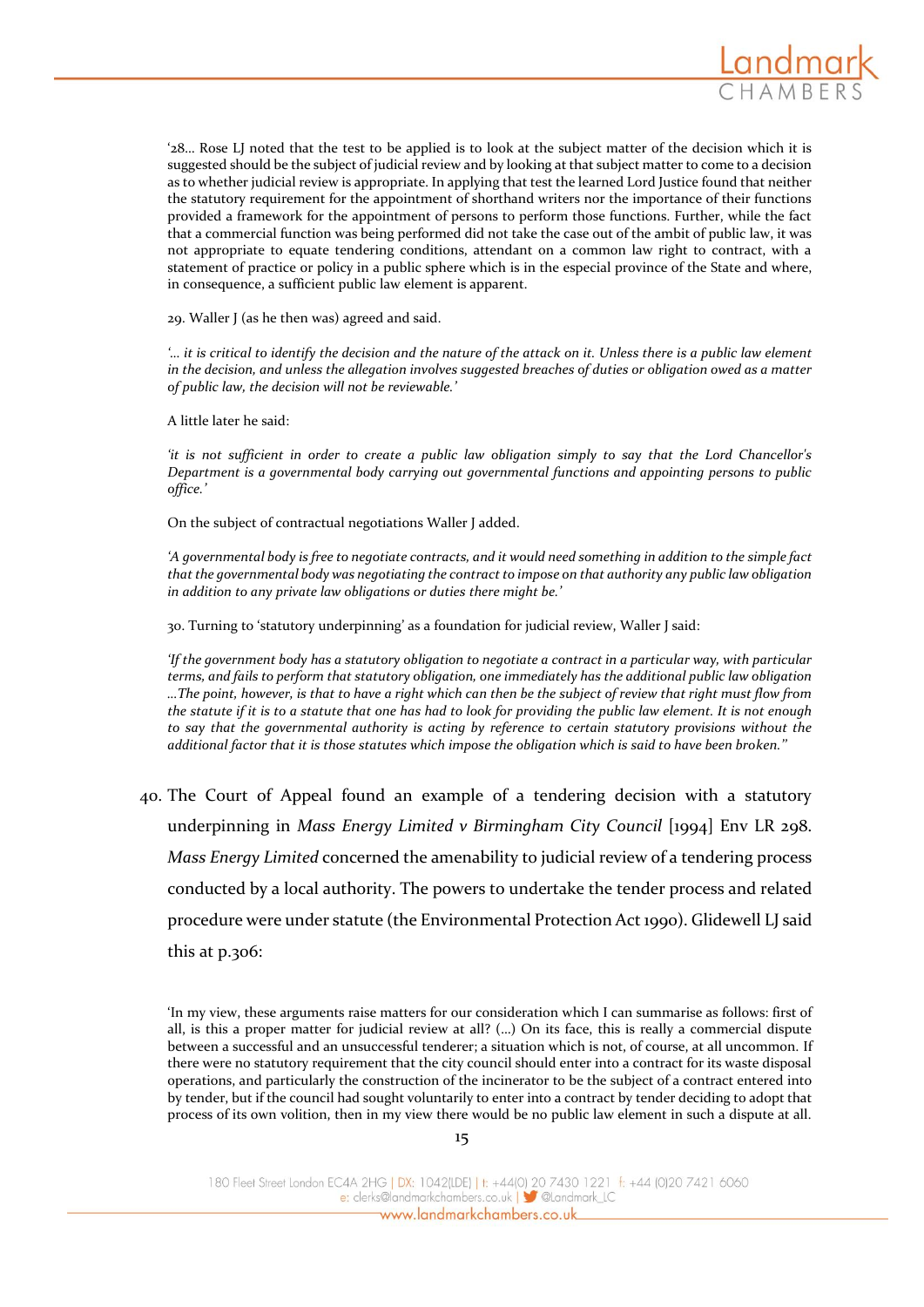

Mass Energy could then only hope to bring an action against the council on some contractual basis, for instance, if they could persuade a court that there was some sort of implied term which entitled them to recover the wasted costs of tendering.…

However… I accept that because the statutory powers of the council not to contract by means other than those described in Part II of Schedule 2 of the Act, there is a public law element in this dispute to this extent (but only to this extent): that it is a proper subject for judicial review to consider whether the council have complied with section 51(1) and entered into a contract as a result of following the procedure laid down in Schedule 2, Part II of the Act. In my judgment, judicial review has no further place in my judgment in this dispute.'

41. In *Mennai,* however, it was held that the existence of a statutory power to contract did not provide the statutory underpinning for review because the statute did not set out the precise obligations alleged to be broken. In the words of McCombe J at [41]:

'It is sufficient for present purposes to refer again to the last passage cited to see that the fact that the Defendant here proposes to exercise the power to contract conferred by Section  $2(4)$  of the 2003 Act does not confer the necessary public element to subject the decision criticised in this case to judicial review. Again, Waller J's analysis is helpful in the present context pointing out that it is critical to identify the decision and the nature of the attack on it; unless there is a public law element in the decision, and unless the obligation involves suggested breaches of duties or obligations owed as a matter of public law, the decision will not be reviewable.'

- 42. The backdrop to the question of when a public law principles of fairness apply to procurement challenges is fundamentally a broader question about the scope of public law. The *Hibbit* line of cases might thus be said to represent a narrow answer to that broader question, predicated on a view of what kinds of challenges should fall within the purview of private, rather than public, law.
- 43. That said, and perhaps importantly for the future, the courts have not uniformly followed the approach set out in *Hibbit* and there are clear indications of a broader approach in the case law.<sup>35</sup>
- 44. First, there have been a number of decisions in which procurement decisions have been reviewed on public law principles without reference to any further requirement per *Hibbit*: see, for example, *R (Greenwich Community Law Centre) v Greenwich London*

1

<sup>35</sup> An approach which itself has come under criticism; see, for example, S Arrowsmith, *Judicial Review and the Contractual Powers of Public Authorities* (1990) 106 LQR 277; and S Bailey *Judicial Review of Contracting Decisions* [2007] PL 444

<sup>180</sup> Fleet Street London EC4A 2HG | DX: 1042(LDE) | t: +44(0) 20 7430 1221 f: +44 (0)20 7421 6060 e: clerks@landmarkchambers.co.uk | Sulandmark\_LC www.landmarkchambers.co.uk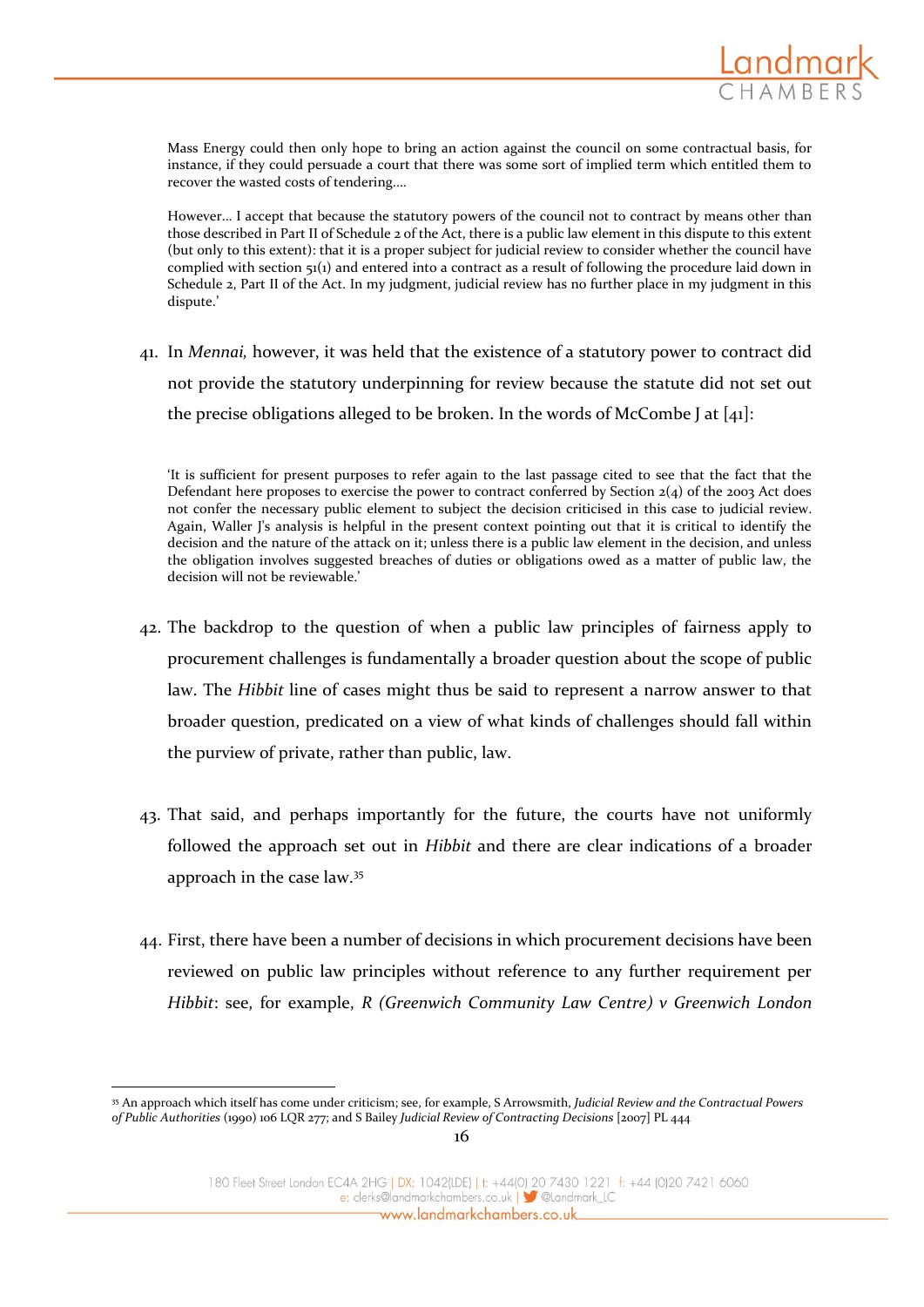

Borough Council;<sup>36</sup> Allan Rutherford LLP Solicitors v Legal Services Commission;<sup>37</sup> and *Sidley Ltd, Re Judicial Review*. <sup>38</sup> The Court held that public law principles of fairness did apply in relation to decisions to remove a contractor from an approved list in *R v London Borough council of Enfield ex parte T.F. Unwin*<sup>39</sup> and *R v Bristol City Council ex parte D.L.*  Barrett & Sons.<sup>40</sup> In considering a contract made outside the PCR in *R* (Molinaro) v *Kensington and Chelsea RLBC* [2001] EWHC Admin 896, Elias J (as he then was) said this:

'65. In my view, the fact that a local authority is exercising a statutory function ought to be sufficient to justify the decision itself being subject in principle to judicial review if it is alleged that the power has been abused. Nor do I see any logical reason why an abuse of power made pursuant to some policy should be treated differently to one made on a specific occasion.

66. Of course, in many circumstances the nature of the complaint is one that identifies no public law principle. In such cases the fact that the defendant is acting pursuant to statute is irrelevant. For example, if the Council sues for the rent due from a tenant, no public law issue arises. Indeed, in general questions of construction of the contract or breach will attract no special public law principles, and judicial review is not an appropriate procedure to resolve such disputes. The fact that a public body is a party to the proceedings is, in such cases, irrelevant to the action formulated or to the relief granted. There is no justification then for treating the local authority in any different way to private bodies.

67. But public bodies are different to private bodies in a major respect. Their powers are given to them to be exercised in the public interest, and the public has an interest in ensuring that the powers are not abused. I see no reason in logic or principle why the power to contract should be treated differently to any other power. It is one that increasingly enables a public body very significantly to affect the lives of individuals, commercial organisations and their employees.

68. Moreover, there are a host of important cases were decisions relating to contracts have been subject to the principles of judicial review to prevent the power being unlawfully exercised.…

69. In my opinion, the important question in these cases is the nature of the alleged complaint. If the allegation is of abuse of power the courts should, in general, hear the complaint. Public law bodies should not be free to abuse their power by invoking the principle that private individuals can act unfairly or abusively without legal redress. But sometimes the application of public law principles will cut across the private law relationship and, in these circumstances, the court may hold that the public law complaint cannot be advanced because it would undermine the applicable private law principles.'

45. Elias J's reasoning suggests that, once a statutory power is shown, the decision becomes

-

*Birmingham City Council* [2009] EWHC 817 (Admin). The judge distinguished the application of public law principles of fairness in those two cases on the basis that (i) those cases concerned a power derived from public law; and (ii) there was a public interest in the maintenance of the list, and suggested that the fact that the public authority in question 'was taking a policy decision in pursuit of its public duties as an education authority as to the suitability of the claimant to act on behalf of the authority in the discharge of those particular functions' was particularly important: [30].

e: clerks@landmarkchambers.co.uk | 3 @Landmark\_LC www.landmarkchambers.co.uk\_

<sup>&</sup>lt;sup>36</sup> [2011] EWHC 3463 (Admin), decision of Cranston J, particularly at [43]-[44]; issue of judicial review not considered on appeal in [2012] EWCA Civ 496.

<sup>37</sup> [2010] EWHC 3068. Both in and in the *Greenwich* case, the court does not appear to have had *Hibbit* cited to it.

<sup>38</sup> [2011] COSH 194

<sup>39</sup> [1989] COD 466, DC

<sup>40</sup> CO/4181/1999. Both *Unwin* and *Barrett & Sons* were cited in the decision of Plender J in *First Real Estates (UK) Ltd v* 

<sup>180</sup> Fleet Street London EC4A 2HG | DX: 1042(LDE) | t: +44(0) 20 7430 1221 f: +44 (0)20 7421 6060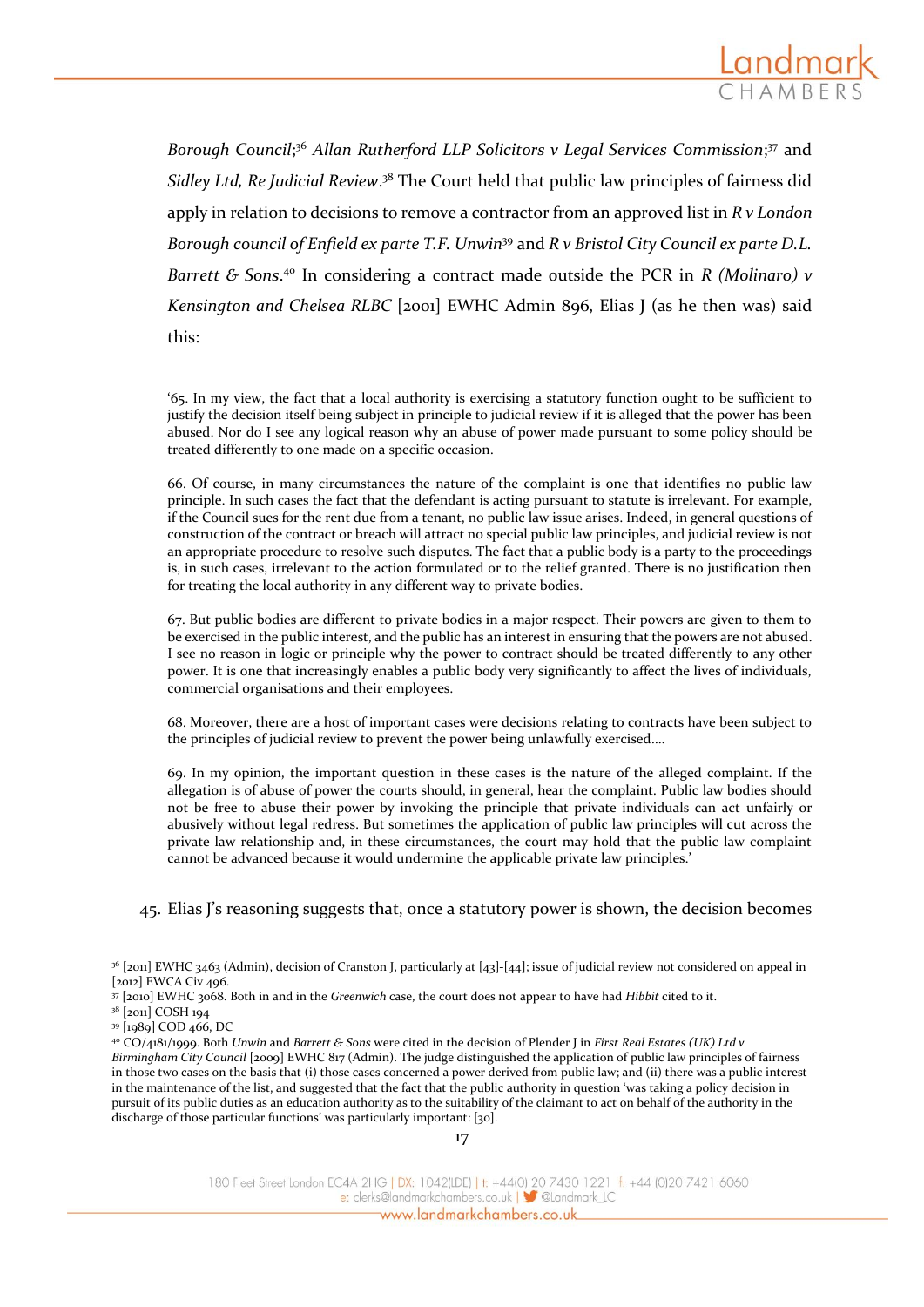

amenable to judicial review in the ordinary way; the judge resists putting the power to contract in a special category, unless the application of public law principles would undermine any applicable private law relationship. This broad approach is clearly in tension with the *Hibbit* line of cases.<sup>41</sup>

46. Second, the Court of Appeal, in the case of *R (Chandler) v Secretary of State for Children, Schools and Families* [2009] EWCA Civ 1011*,* dealt with the issue of standing to bring a judicial review in respect of breaches of the PCR without reference to any requirement to show an additional public law element. Where the claimant is an economic operator, a judicial review action would in the ordinary course of events be precluded by the presence of an alternative remedy under the PCR.<sup>42</sup> *Chandler* considered such a claim but brought by an individual who was not an economic operator, that is, an individual without a right to bring a claim under the PCR. Arden LJ in *Chandler* said this at [77]:

'The failure to comply with the regulations is an unlawful act, whether or not there is no economic operator who wishes to bring proceedings under reg 47, and thus a paradigm situation in which a public body should be subject to review by the court. We incline to the view that an individual who has a sufficient interest in compliance with the public procurement regime in the sense that he is affected in some identifiable way, but is not himself an economic operator who could pursue remedies under reg 47 , can bring judicial review proceedings to prevent non-compliance with the regulations or the obligations derived from the Treaty, especially before any infringement takes place (see generally *Mass Energy v Birmingham CC* [1994] Env LR 298 , 306 cf *Kathro*, where Richards J held that the claimants were not affected in any way by the choice of tendering procedure). He may have such an interest if he can show that performance of the competitive tendering procedure in the Directive or of the obligation under the Treaty might have led to a different outcome that would have had a direct impact on him. We can also envisage cases where the gravity of a departure from public law obligations may justify the grant of a public law remedy in any event. However, while the court is in general bound to ask itself why a public law remedy is necessary when private law remedies are available, once permission to bring judicial review proceedings has been given, then, unless it is appropriate to deal with standing as a preliminary issue, there is likely to be little point in spending valuable court time and costs on the issue of standing. In that situation, we would not encourage the court to embark on a complex argument about standing. This will especially be the case where standing is a borderline issue.'

47. Third, there have also been a number of decisions of the Judicial Committee of the Privy Council (JCPC) suggesting that public law principles of fairness apply in a general way to procurement decisions.<sup>43</sup> In the Barbados case of *CO Williams Construction v* 

<u>.</u>

<sup>41</sup> See also the judgment of Parker J in *R (A) v Chief Constable of B Constabulary* [2012] EWHC 2141 at [42], where the judge arrives at a similar approach to public/private law overlap to Elias J by a different analytical route.

<sup>42</sup> See *Cookson & Clegg* at [20].

<sup>43</sup> See also *Mercury Energy Limited v Electricity Corporation of New Zealand* [1994] 1 WLR 521, where it was said that, in principle, the exercise of statutory powers may be susceptible to judicial review on the basis of irrationality; however Lord Templeman observed that 'It does not seem likely that a decision by a state enterprise to enter into or determine a commercial contract to

<sup>180</sup> Fleet Street London EC4A 2HG | DX: 1042(LDE) | t: +44(0) 20 7430 1221 f: +44 (0)20 7421 6060 e: clerks@landmarkchambers.co.uk | 3 @Landmark\_LC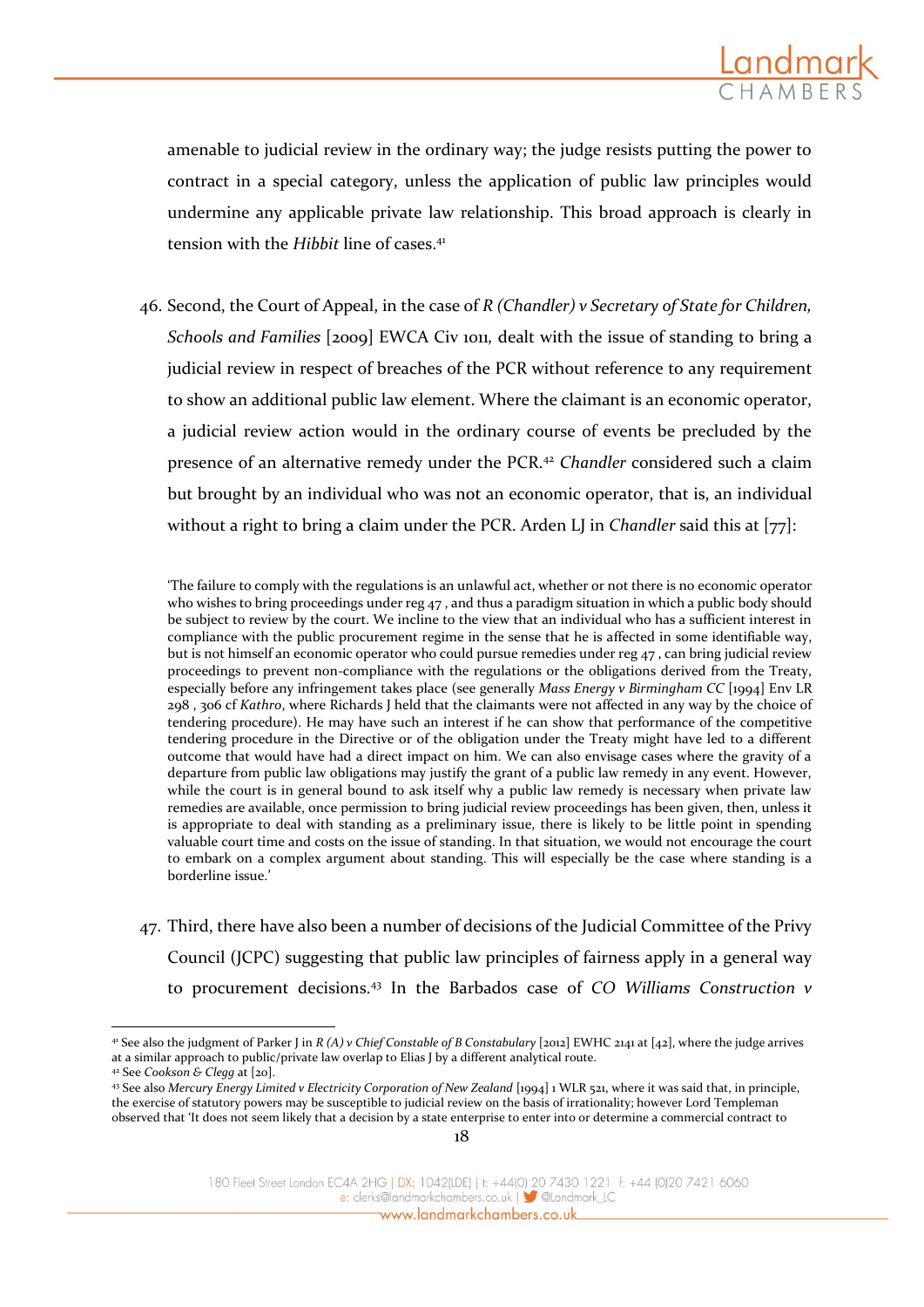

*Blackman* [1995] 1 WLR 102, the JCPC indicated that a procurement award was an 'administrative act' for the purposes of judicial review under the Barbados Administration of Justice Act.<sup>44</sup> In *Central Tenders Board v White* [2015] UKPC 39, the JCPC considered a public law challenge to a procurement exercise in Montserrat. The appellant (CTB) sought to defeat a claim in contract by the respondent by contending that the contract it had entered into with the respondent was void on the basis that it had acted ultra vires. Lord Toulson, giving the judgment of the Committee, dismissed the appeal because the CTB had a clear statutory power to decide which tender to accept and said (albeit strictly obiter) that 'there is no dispute as a general principle of public law that tenderers for public contracts should be afforded fair and equal treatment'.<sup>45</sup> It might be noted that the statutory framework in question did not provide for any procedural requirements as to how a tender should be carried out.<sup>46</sup>

- 48. In summary, therefore, the position as to the circumstances in which public law principles of fairness apply to a procurement decision are far from clear, although the *Hibbit* line of cases probably still represents the orthodox position.
- 49. It is clear that that the presence of a statutory regime has exercised some influence over the manner in which the scope of public law fairness has developed in relation to challenges to procurement decisions. The presence of a specific statutory regime with provisions for the award of damages,<sup>47</sup> and the preclusion of judicial review claims where an alternative remedy exists, may be considered to have had the unsurprising effect of limiting the number of challenges to procurement brought through judicial review. There have also been suggestions in the case law that the PCR sets out an exhaustive legal regime for procurement, and that judicial review in fact adds nothing to that regime.<sup>48</sup>

-

supply goods or services will ever be the subject of judicial review in the absence of fraud, corruption or bad faith.'(page 529A). <sup>44</sup> Albeit the Judicial Committee made it clear that the scope of review under the Barbados Act need not bee be the same as under the common law.

<sup>45</sup> Per Lord Toulson at [4].

<sup>46</sup> See judgment of Lord Toulson at [25].

<sup>47</sup> The PRC also requires a court to impose a penalty in any circumstance where it declares a contract ineffective: r.102. An economic operator can, in addition, seek damages for losses resulting from the breach.

<sup>48</sup> *R (Venture) Projects v Secretary of State for the Home Department,* 20 October 2000 (unreported); *JBW Group v Ministry of Justice* [2012] EWCA Civ 8

<sup>180</sup> Fleet Street London EC4A 2HG | DX: 1042(LDE) | t: +44(0) 20 7430 1221 f: +44 (0)20 7421 6060 e: clerks@landmarkchambers.co.uk | 3 @Landmark\_LC www.landmarkchambers.co.uk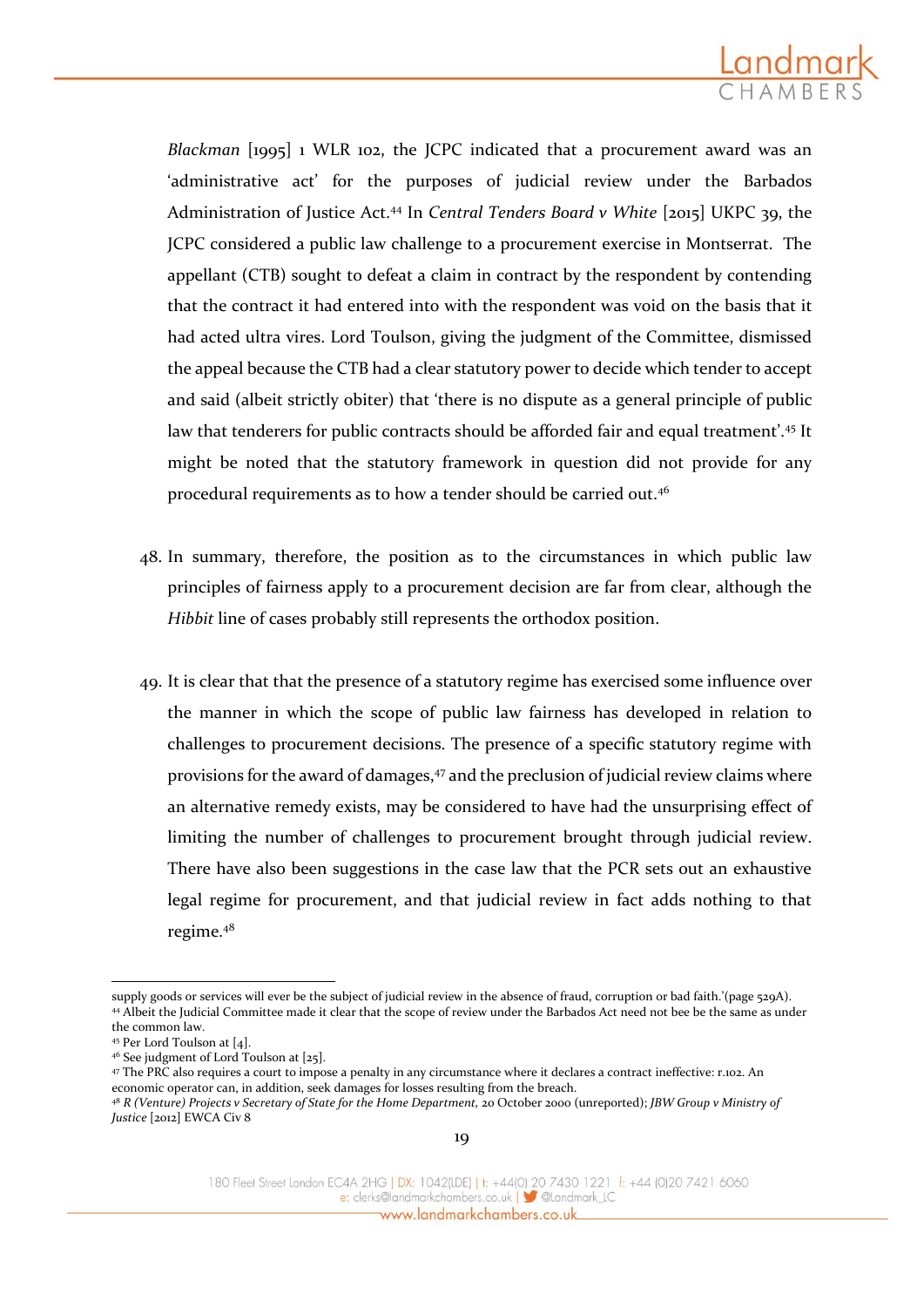

50. With that in mind, it can hardly be said that it is entirely clear that the restrictive approach set out in the *Hibbit* line of cases would survive a shift towards greater reliance on public law challenges/arguments in procurement litigation in the wake of a post-Brexit perceived regulatory gap. Might the Monserrat case of *Central Tenders Board*  provide an indication of the approach the courts are likely to take where the existing framework is considered to be inadequate or likely to lead to unfairness? It might well be considered improbable that the courts would be unaffected by the absence of a regulatory regime when considering the question of how flexibly to apply public law principles of fairness. The statements of Buxton LJ in *R (Cookson and Clegg) v Ministry of Defence* [2005] EWCA Civ 811 appear to support such a view; considering the freestanding public law claim brought alongside a failure to follow the Public Supply Regulations 1995, Buxton LJ said this at  $[18]$ 

'Th[e] analysis [of Glidewell LJ in *Mass Energy Limited*] makes a distinction between statutory fault in not following statutory rules (here, the failure to follow Regulations) on the one hand; and actions of what might be called a normal commercial nature in awarding the contract itself. I would, however, immediately agree that that analysis does not and should not exclude public law entirely from the contract-awarding process, even if there were no statutory breaches involved; for instance, if there were bribery, corruption or the implementation of policy unlawful in itself, either because it was ultra vires or for other reasons, as was the case in *Roberts v Hopwood* and *Wheeler v Leicester City Council*, both of which were cited by Elias J in *Molinaro v Kensington and Chelsea Borough Council* [2002] LGR 336 . But it is much more difficult to fit this allegation of irrationality or unfairness into the framework of a separate application different from complaints under the Regulations. That is because the award of the contract, where the irrationality in this case is said to have arisen, as well as the tendering process, is governed by the Regulations. That is demonstrated by Regulation 21 in Part 5 of the Regulation headed 'The Award of a Public Supply Contract' …'<sup>49</sup>

#### **Private law**

<u>.</u>

51. It is well-established in common law that a contract may be implied on the basis of the conduct of the parties. The test for implying a contract was set out by the Court of Appeal in *The Aramis* [1989] 1 Lloyds Rep. Bingham LJ (as he then was) said this at page 274:–

<sup>49</sup> Buxton LJ's comments (at least arguably) differ in tenor from those of Glidewell LJ in *Mass Energy Limited v Birmingham City Council*. The implication in Glidewell LJ's judgment is that the choice is between a complaint under the regulations and a private law claim. The Court did not address the question of whether judicial review principles can add to the specific obligations contained in the statutory regime, despite being invited to do so both in *Cookson* and in *R (Venture Projects) v SSHD* October 20, 2000 (unreported); see *Law of Public Utilities Procurement, Vol 1,* 3 rd Edition, at 2-151.

<sup>180</sup> Fleet Street London EC4A 2HG | DX: 1042(LDE) | t: +44(0) 20 7430 1221 f: +44 (0)20 7421 6060 e: clerks@landmarkchambers.co.uk | Sulandmark\_LC www.landmarkchambers.co.uk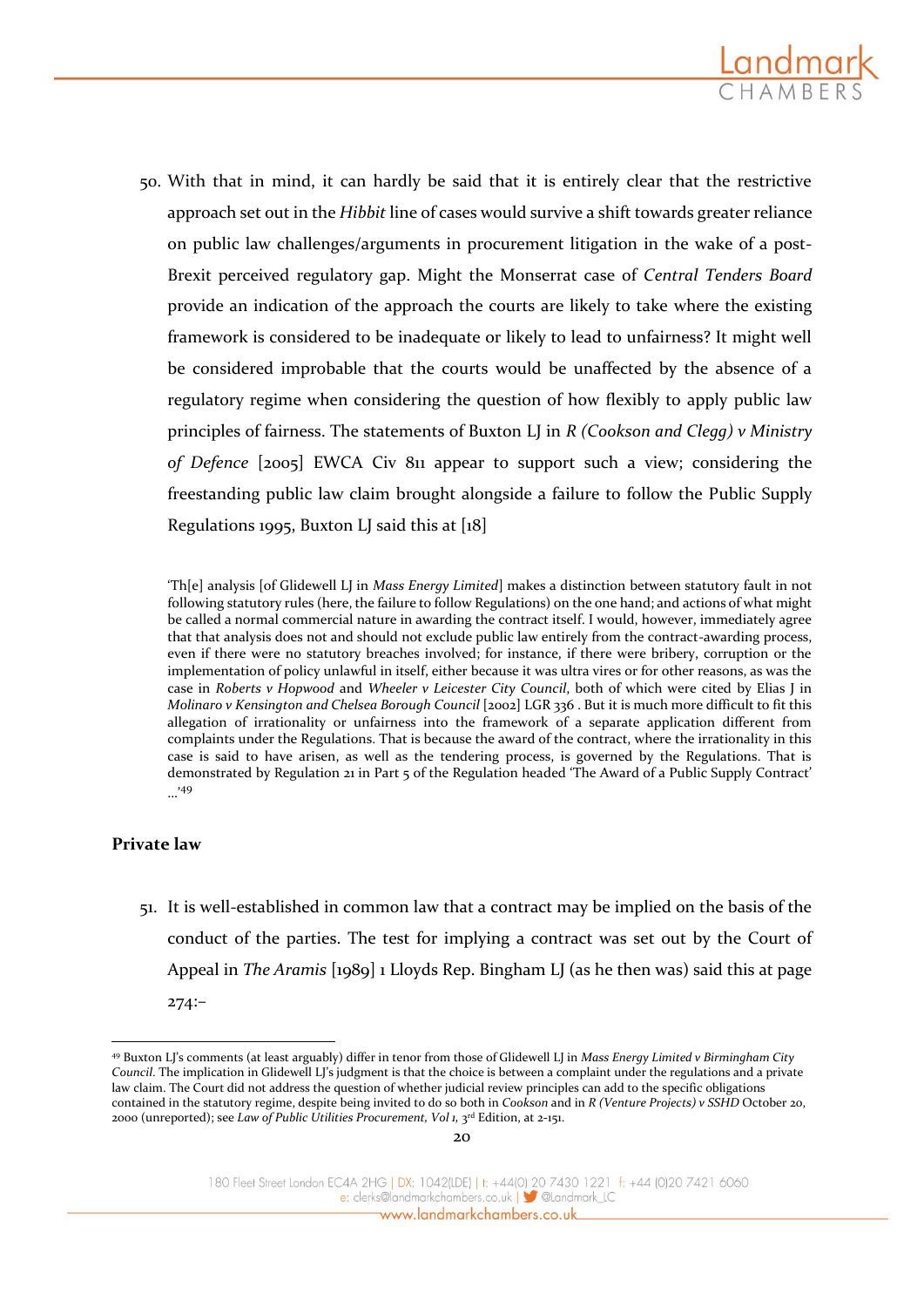

'… it would, in my view, be contrary to principle to countenance the implication of a contract from conduct if the conduct relied upon is no more consistent with an intention to contract than with an intention not to contract. It must, surely, be necessary to identify conduct referable to the contract contended for or, at the very least, conduct inconsistent with there being no contract made between the parties to the effect contended for. Put another way, I think it must be fatal to the implications of a contract if the parties would or might have acted exactly as they did in the absence of a contract.'

52. Staughton LJ said at page 320:–

'… it is not enough to show that the parties have done something more than, or something different from, what they were already bound to do under obligations owed to others. What they do must be consistent only with there being a new contract implied, and inconsistent with there being no such contract. The paradigm cases of the shipowner giving up his lien, or the receiver paying the freight, illustrate that.'

53. The possibility of analysing complaints about the manner in which a public authority has carried out a procurement process in terms of an alleged breach of an implied contract has been accepted in a number of judgments, particularly in the context of invitations to tender. Scott LJ said this in *Mass Energy Limited v Birmingham City Council* at page 313:

'The submission of a tender may constitute a contract between the tender and the invitor whereunder the invitor becomes contractually bound to observe the terms of the invitation to tender. A breach by the invitor of those terms may entitle a disappointed tenderer to some contractual remedy for breach of contract, whether damages or injunction, as the case may be. All of this may, in a particular case, result from an invitation to tender issued by a waste disposal authority pursuant to paragraph 20(4) of Part II of the second Schedule to the Act. If so, the aggrieved tenderer's remedy lies, in my opinion, in private law ...'

54. Lord Toulson, in the *Central Tendering Board* case, referred with approval to the analysis of the Court of Appeal on the same issue in the case of *Blackpool and Fylde Aero Club Ltd v Blackpool Borough Council* [1990] 1 WLR 1195 as follows:

'27 What if something goes wrong in the process of awarding a contract by tender, giving rise to a legitimate grievance on the part of an unsuccessful bidder that if he had been fairly and properly treated, he would have secured the contract, or have had a good chance of doing so? If so, there is a possible remedy which does not involve setting aside a contract lawfully made with the successful bidder. The decision of the Court of Appeal in *Blackpool and Fylde Aero Club Ltd v Blackpool Borough Council* (…) is instructive. The council invited tenders for a concession to operate pleasure flights from Blackpool airport. Relevant parts of the council's Standing Orders with respect to contracts were attached to the instructions to tenderers. These included the words "No tender which is received after the last date and time specified shall be admitted for consideration". The plaintiff club was the highest tenderer, but a mistake on the part of a council employee resulted in its tender being wrongly marked as received late. So it was not considered by the council's relevant committee, which awarded the concession to the highest under-bidder in the belief that it was the top bidder. When it discovered the error, the council attempted to declare the process invalid and to seek

180 Fleet Street London EC4A 2HG | DX: 1042(LDE) | t: +44(0) 20 7430 1221 f: +44 (0)20 7421 6060 e: clerks@landmarkchambers.co.uk | Sulandmark\_LC www.landmarkchambers.co.uk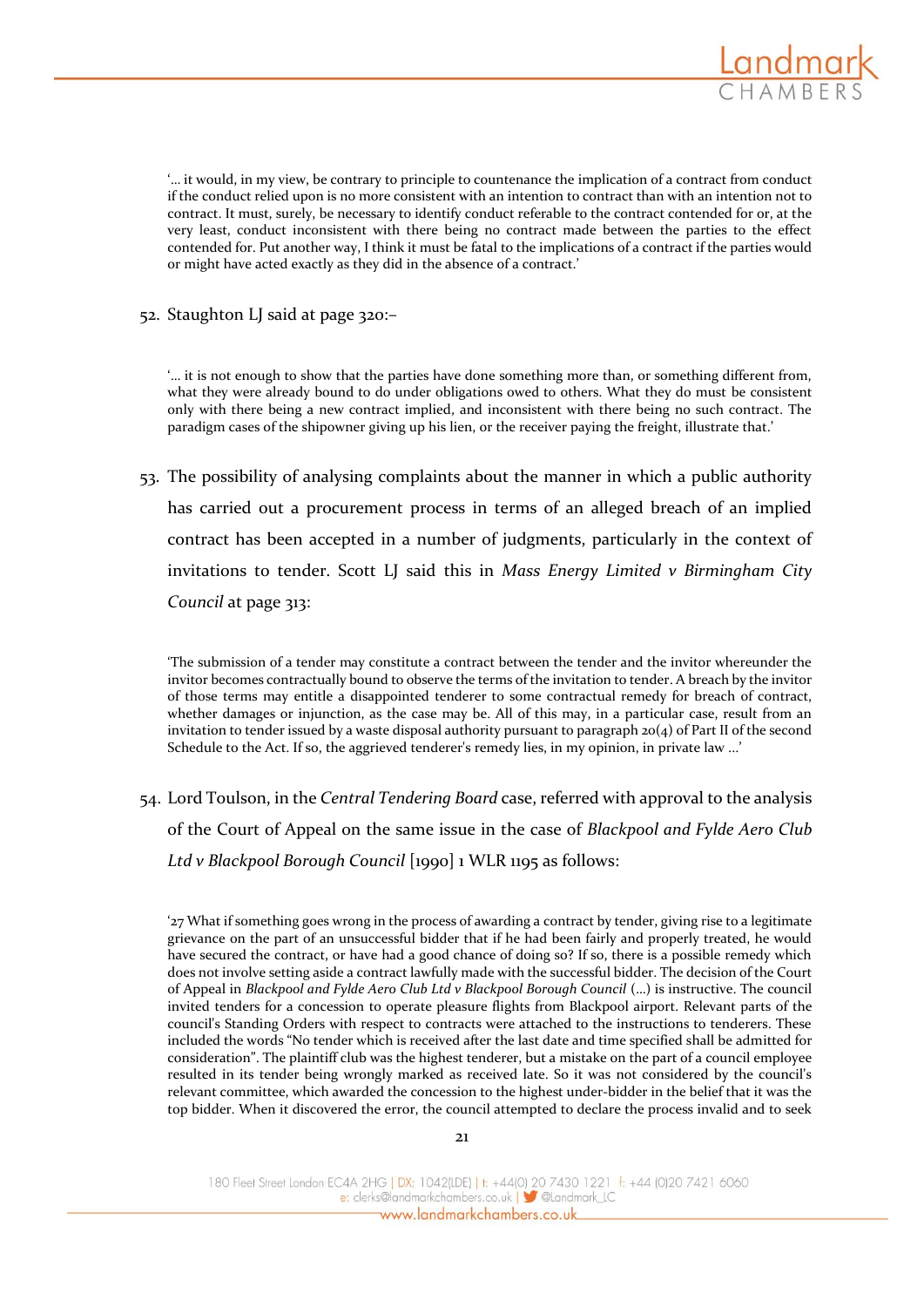

tenders for a second time. But the under-bidder contended that the council was contractually bound by the council's acceptance of its tender and threatened to bring legal proceedings. At that stage the council decided to honour the contract made with the under-bidder, and it was then sued by the club.

28 The Court of Appeal held that there was an implied contract between the council and a person who was invited to tender that if he submitted a conforming tender in time, it would be opened and considered in conjunction with all other conforming tenders. In reaching that conclusion Bingham LJ asked rhetorically what the position would have been if the council had opened the first tender and accepted it, although the deadline had not expired and other invitees had not responded; or if the council had accepted a tender admittedly received well after the deadline. The import of his reasoning was that the council owed a duty to treat all invitees fairly and equally, which was enforceable by way of an implied contract….'

# 55. In *JBW Group Ltd v Ministry of Justice* [2012] EWCA Civ 8, Elias LJ addressed an

argument to the same effect as follows:

57 The argument here was that by offering the contract out to tender, the MoJ was impliedly entering into a contract which would oblige it to treat all tenders equally and with transparency and in accordance with the terms of the tender document.

58 Mr Knox accepted that if he had succeeded in establishing that there was a service contract, this would add nothing to his case. It would then be unnecessary to imply any contract. Initially he suggested that even then the implied contract argument might entitle him to bring a claim for six years rather than within the much stricter three month period permitted under the Directive. However, in reply he resiled from that position and conceded that it would be inconsistent with the purpose of the Directive to imply any such contractual right.

#### (…)

60 However if, as I have found, the Regulations are not applicable, the same argument cannot be advanced. I reject a submission of Mr Vajda that it would be illogical to find that an implied term can be excluded if the arrangement is analysed as a service contract but not if it is a concession. The reason it would be excluded in the first situation is that it is unnecessary and would, if implied, be inconsistent with the statutory scheme. Those arguments do not apply where the arrangements constitute a concession. Nor do I accept an argument he advanced, which was accepted by the judge below, that by excluding concessions from the scope of the Directive and hence the Regulations, the draftsman intended that provisions of a kind found in the Regulations positively ought not to apply to them. I would not be prepared to read the effect of the exclusion in that way. A tendering authority is not obliged to comply with the Regulations where a service concession is in play, but there is in principle no reason why it could not choose to do so and I do not see how it could be illegal for it to do so. The parties could expressly agree to contractual terms mirroring the Directive and the Regulations if they so wished, and therefore there is no reason in principle why implied terms could not cover that same ground. Having said that, the difficulties of implying terms akin to those found in the Regulations, terms necessarily premised on the assumption that this was the common intention of the parties, in circumstances where the MoJ has throughout been acting on the assumption that the Regulations did not apply, is obvious.

61 When considering the implied contract question, two issues arise for consideration: first, is there any implied contract? Second, if so, what is its scope? As to the first issue, I would be prepared to accept, in line with the well-known judgment of Bingham LJ, as he then was, in *Blackpool Aero Club v Blackpool Borough Council* [1990] 1 WLR 1195 that the MoJ would in principle be under an obligation to consider the tender. Also, contrary to the submissions of the MoJ, I would have no difficulty in implying that any such consideration should be in good faith. Mr Vajda contended that this was an obligation under public rather than private law, but I do not see why this should preclude the obligation arising in private law also. Indeed, if a tender is not considered in good faith, I do not think that it can sensibly be said to have been considered at all.'

180 Fleet Street London EC4A 2HG | DX: 1042(LDE) | t: +44(0) 20 7430 1221 f: +44 (0)20 7421 6060 e: clerks@landmarkchambers.co.uk | Standmark\_LC www.landmarkchambers.co.uk\_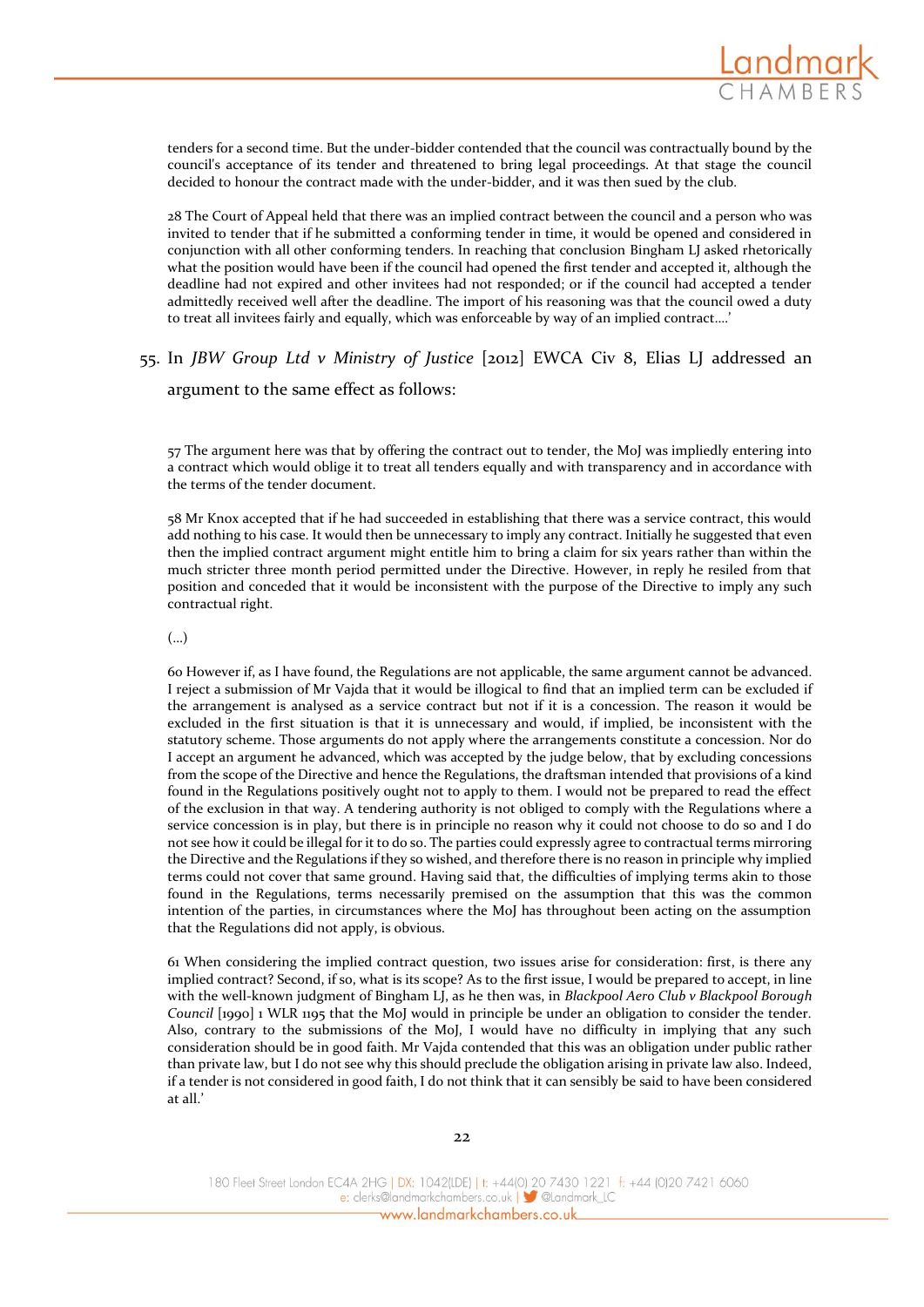

- 56. What is clear from the case law is that there appears to be clear scope for claims on the basis of an implied contract to provide a mechanism for challenging procurement decisions. Such claims which would allow for damages and for a significantly longer limitation period than under the PCR.
- 57. The nature of the term breached is normally characterised in terms of a duty of good faith. In *Montpellier Estates Ltd v Leeds City Council*, <sup>50</sup> the claimants characterised the contractual term as a duty (1) to consider a bid fairly, honestly and in good faith and in accordance with published evaluation methodology, and (2) base any decision to exclude a tendering party from the procurement on objectively justified, reasonable and consistent criteria.
- 58. As with the development of public law in relation to procurement decision challenges, the development of contract law in the same field has been constrained by the presence of a statutory scheme under the PCR and its predecessors. Claims on the basis of an implied contract have generally been considered to add nothing to a claim under the PCR and/or seen as an attempt to circumvent the strict limitation period in the PCR.<sup>51</sup> Such a position will of course become untenable if the PCR is repealed.

#### **CONCLUSION**

- 59. The drivers for the development of procurement law have, in general, been private parties who, based on certain expectations as to market conditions and legal rights, have sought to challenge procurement decisions.
- 60. As a starting point, it might be thought surprising, and, given the importance of the

<sup>&</sup>lt;u>.</u> <sup>50</sup> [2013] EWHC 166 (QB)

<sup>51</sup> *JBW Group Ltd v Ministry of Justice* at [59]; and also *Montpellier Estates Ltd v Leeds City Council* [2013] EWHC 166 (QB) [463]- [467]. Under the PCR, proceedings must be started within 30 days beginning with the date when the economic operator first knew or ought to have known that grounds for starting the proceedings had arisen: r.93.

<sup>180</sup> Fleet Street London EC4A 2HG | DX: 1042(LDE) | t: +44(0) 20 7430 1221 f: +44 (0)20 7421 6060 e: clerks@landmarkchambers.co.uk | Sulandmark\_LC www.landmarkchambers.co.uk